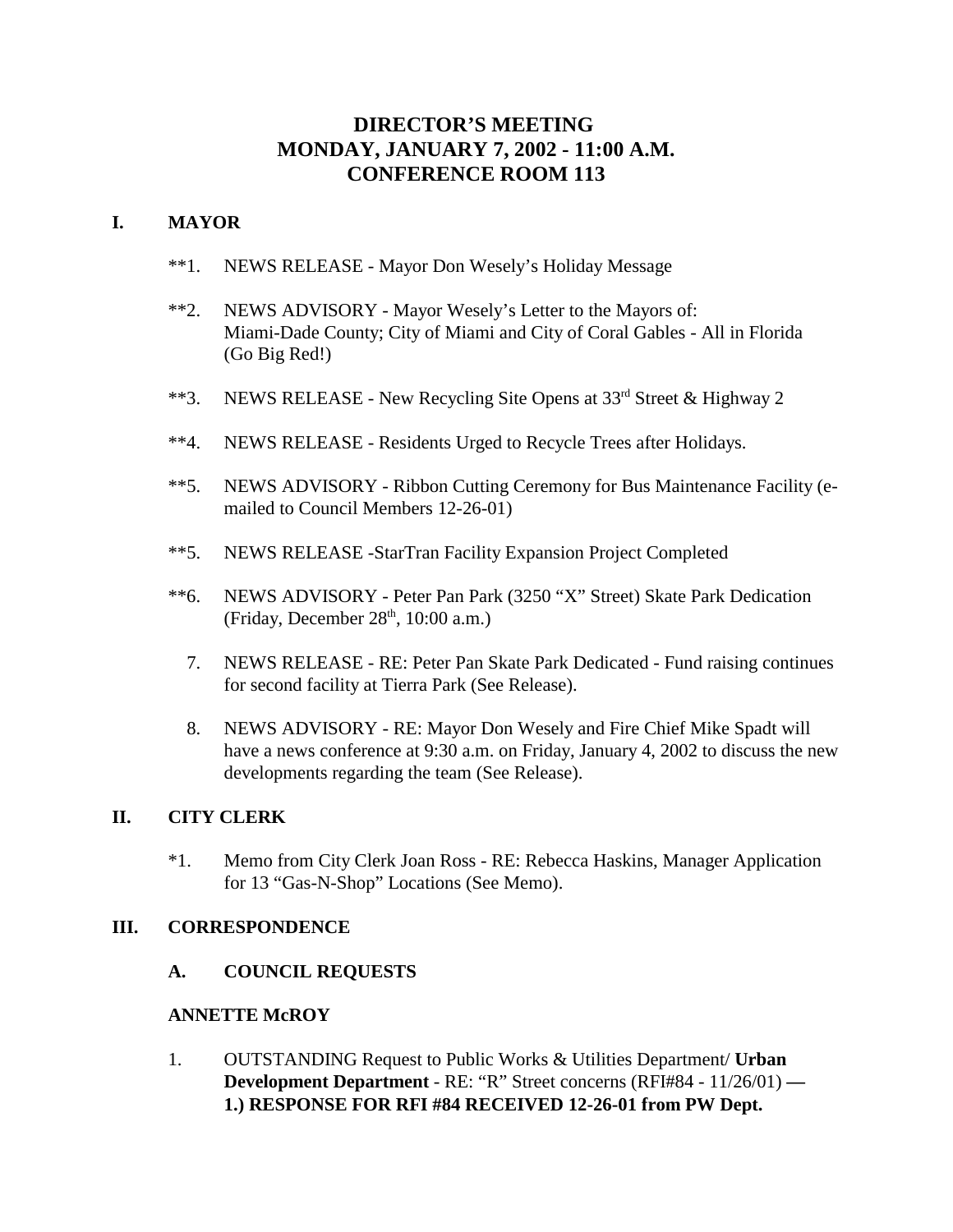- 2. Request to Public Works & Utilities Department RE: The process to get street paved, if it is not already listed as a future paving district (RFI#87 - 12/20/01). — **1.) SEE RESPONSE FROM ELMER COLE, PUBLIC WORKS & UTILITIES DEPARTMENT RECEIVED ON RFI#87 - 12/31/01**
- 3. Request to Health Department/PRT Team RE: The landlord-owned property at 3133 "R" Street (RFI#88 - 12/21/01). — **1.) SEE RESPONSE FROM HEALTH DEPARTMENT RECEIVED ON RFI#88 - 12/31/01** — **2.) SEE RESPONSE FROM CHAR ESTES, LPD/PRT TEAM RECEIVED ON RFI#88 - 1/03/02**
- 4. Request to Aging Department RE: Aging Department & Heritage Gift Shop (RFI#89 - 12/21/01). – **1.) SEE RESPONSE FROM GINA DUNNING, AGING DIRECTOR RECEIVED ON RFI#89 - 1/03/02**

# **JON CAMP**

\*1. E-Mail from Ron Aames to Jon Camp - RE: Opposed to Cellular Phone Tower near 84<sup>th</sup> & South Street (See E-Mail).

# **B. DIRECTORS AND DEPARTMENT HEADS**

# **FINANCE**

- \*\*1. Report of the Annual Actuarial Valuation of the City of Lincoln Police & Fire Pension Fund (August 31, 2001)
	- 2. Letter from Mark Leikam, City of Lincoln Keno Auditor RE: Report Keno (See Letter).

# **FIRE**

**\*\*1.** Letter from Chief Spadt thanking Council for their Support of the Lincoln Fire & Rescue Department's Urban Search and Rescue Team's response to the September  $11<sup>th</sup>$  New York City Emergency. (A plaque of recognition was included and has been put on display in the Council Office)

# **HEALTH DEPARTMENT**

\*1. NEWS RELEASE - RE: Gift Of Carbon Monoxide Detectors For Families In Financial Need Provided By Combined Efforts Of Lincoln-Lancaster County Safe Communities/Safe Kids And Deeter Foundry - Environmental Health Steps and CO detectors Help Prevent Carbon Monoxide Poisonings (See Release).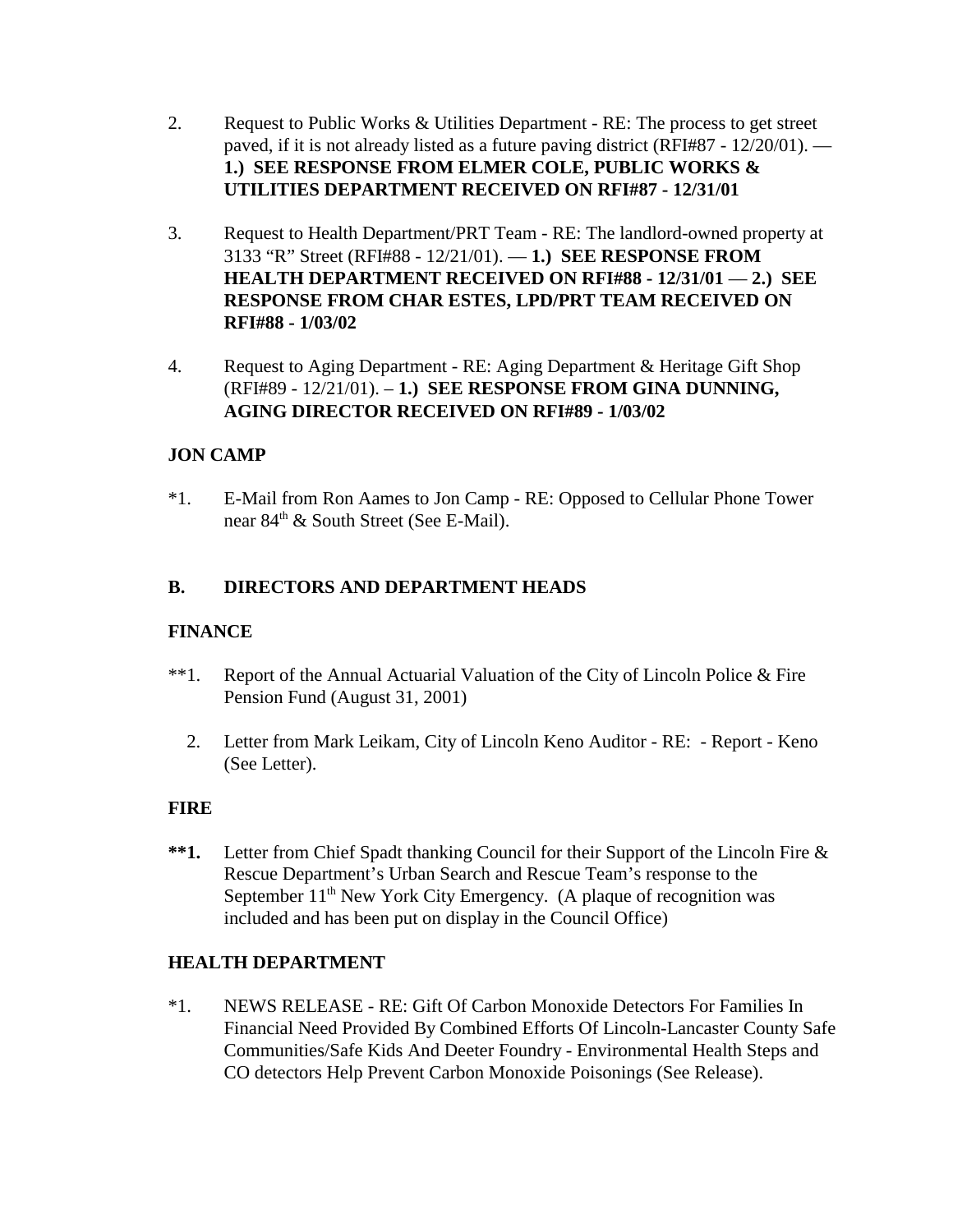\*\*2. NEWS RELEASE - RE: Cold Weather Tips For Pets (See Release).

## **HUMAN SERVICES/JUSTICE COUNCIL**

\*\*1. Letter from Kit Boesch - RE: Family Violence Council (FVC) - FYI (See Material).

# **LIBRARY**

- \*1. DIRECTOR'S REPORT Lincoln City Libraries Statistical Report Monthly Categorical Report - Fund Balances - November 2001.
- \*\*2. NEWS RELEASE RE: Meet the Library Bears (See Release).

# **PLANNING**

- \*1. Response Letters from Jason Reynolds to 5 people RE: Inquiry from the December 3rd, City/County Commons Meeting - The Southeast Lincoln/Highway 2 Subarea Plan or the road connections into Cheney (See Letters).
- \*\*2. Material from Kathleen Sellman RE: Comprehensive Plan Property Specific Proposals (Council copies placed in their Thursday packets on 12/20/01)(Copy of this material is on file in the City Council Office).
	- 3. Lincoln & Lancaster County 2025 Comprehensive Plan Work-In-Progress City/County Comprehensive Plan – Discussion Draft Prepared for the Comprehensive Plan Committee - January 2, 2002 (Council copies placed in their Thursday packets on 1/3/02)(Copy of this Report is on file in the City Council Office).

## **PLANNING COMMISSION FINAL ACTION . . . . .**

- <sup>\*</sup>1. Use Permit No. 142 (5,000 sq. ft. financial building No.  $84<sup>th</sup>$  & Holdrege Streets) Resolution No. PC-00727.
- \*2. Final Plat No. 01001 Barrington Park Townhome 1st Addition (Old Cheney Road & South 80<sup>th</sup> Street) Resolution No. PC-00728.
- \*3. Final Plat No. 01027 Muff 5<sup>th</sup> Addition (West C Street and Hanneman Drive) Resolution No. PC-00729.

## **PUBLIC WORKS**

\*\*1. ADVISORY - C.I.P. Water Main Project 700228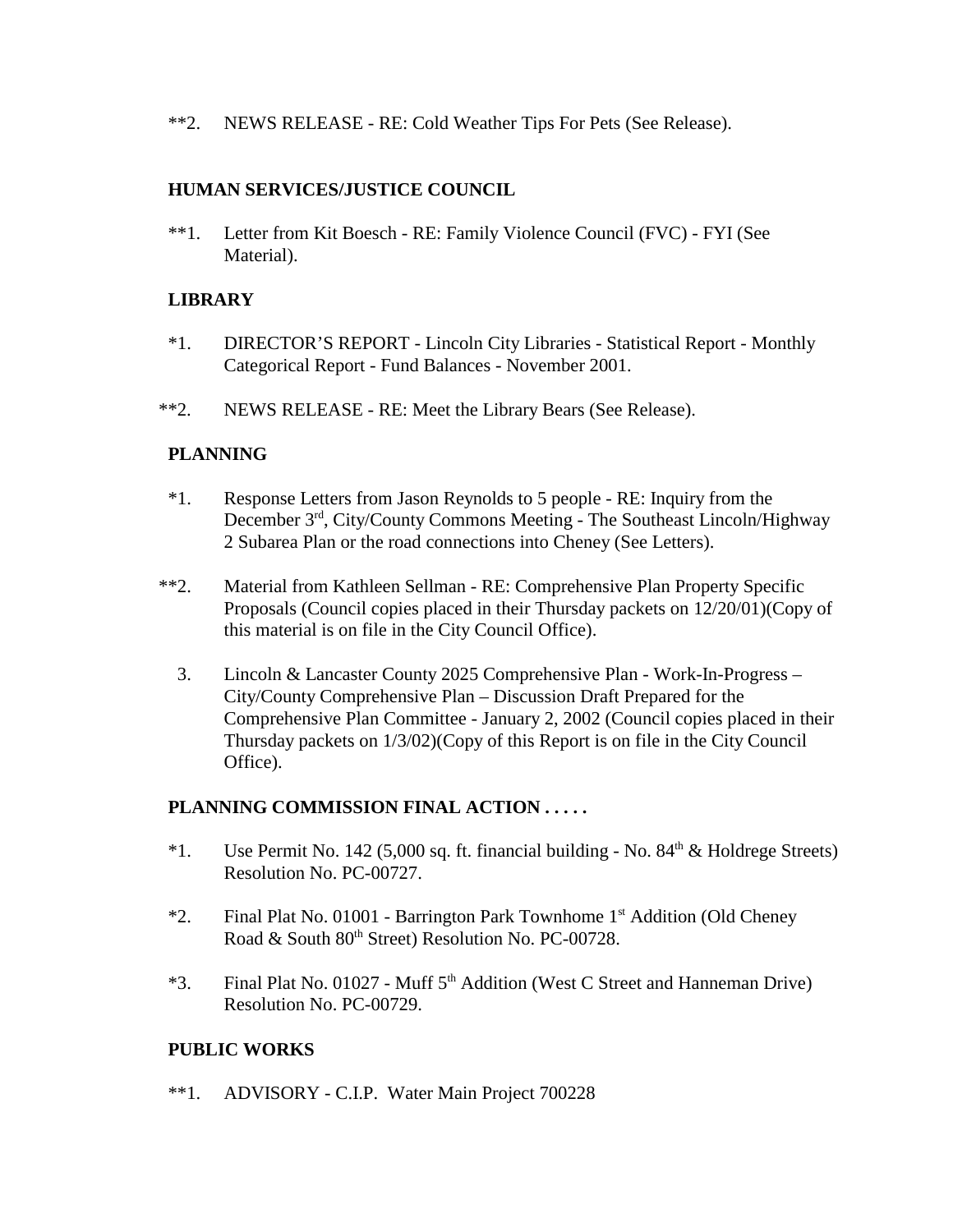- 2. Letter from James Visger to Jacqueline Aames RE: 84<sup>th</sup> Street Project (See Letter).
- 3. Letter from Steve Masters to Greg McCabe, U.S. Environmental Protection Agency - RE: Lincoln/Region VII Technical Team Presentation (See Letter).

## **STARTRAN**

1. NEWS RELEASE - RE: The StarTran Advisory Board will host the 9<sup>th</sup> Annual "Town Hall" Meeting on Saturday, January 12, 2002 (See Release).

## **WEED CONTROL AUTHORITY**

 1. Combined Weed Program - City Of Lincoln - December 2001 Monthly Report - Noxious Weed Control Authority.

# **C. MISCELLANEOUS**

- \*1. E-Mail from Stephanie Dohner RE: Bus System this situation would be alleviated if the bus system were a grid, instead of designed like wheel spokes to get people from downtown to the malls, St. E's, the University and other specific locations (See E-Mail).
- \*2. Letter from Elizabeth H. Scarborough, Time Warner Cable RE: New Channels and rates for 2002 (See Letter).
- \*3. Material from Glenn Cekal RE: Duplexes don't fall under licensing regulations (Council copies placed in their file folders on 12/17/01) (See Material).
- \*4. Faxed Letter from Alan Macht, Director of Fleet Operations, Schwan's Sales Enterprises Inc. - RE: The Proposed Amendment to Chapter 5.36 of the Lincoln Municipal Code relating to peddlers (See Letter).
- \*5. Letter from Tyler Sutton, President and Legal Counsel, The Conservation Alliance of the Great Plains - RE: In response to the article in the Journal Star today (December  $18<sup>th</sup>$ ) about the Tiger Beetle (See Material).
- \*\*6. Letter from Alan Hersch, Director, Community Relations, Peoples Natural Gas RE: Gas bill credit (See Letter).
- \*\*7. E-Mail from "Lincoln Citizen" RE: Aging Department & Heritage Gift Shop (See E-Mail).
- \*\*8. The Lincoln Public Schools Newsletter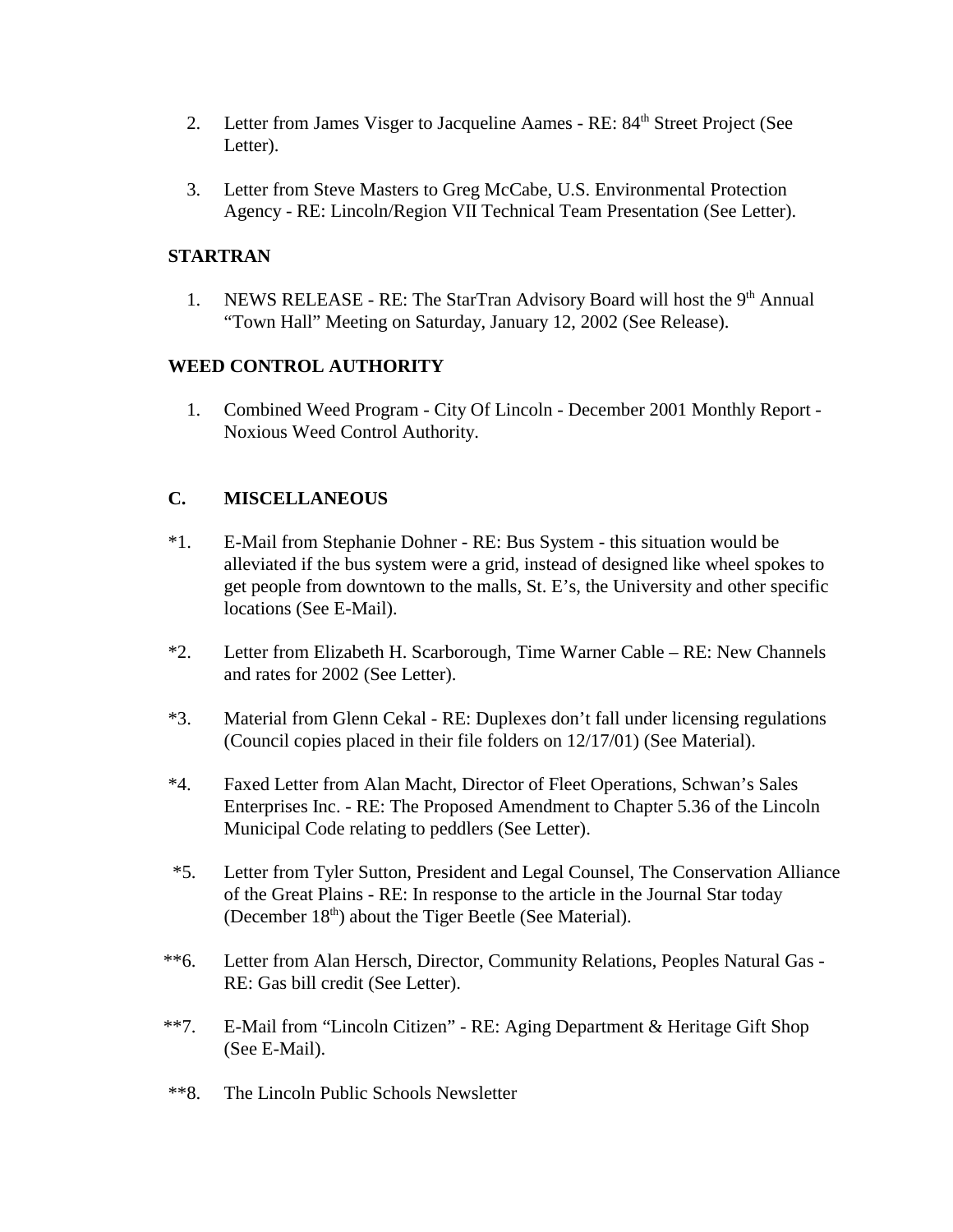- \*\*9. Lincoln-Lancaster Women's Commission Letter Summary of the National Low Income Housing Coalition's recently released report "Out of Reach 2001: America's Growing Wage-Rent Disparity"
- 10. Letter for Notice of Public Hearing that the Saunders County Board of Supervisors will hold a Public Hearing at 9:30 a.m. on January 15, 2002 (See attachment).
- 11. Letter from Bob Logsdon, Chairman, Nebraska Liquor Control Commission to Nebraska Entertainment LLC, c/o Tad A. Fugate, President - RE: "Fox & Hound" at 201 N. 8<sup>th</sup> Street, Lincoln NE (See Letter).
- 12. E-Mail from William Honachefsky RE: Wants you to see this product at Amazon.com (See E-Mail).

# **IV. DIRECTORS**

## **V. CITY COUNCIL MEMBERS**

## **VI. ADJOURNMENT**

## **\*HELD OVER FROM DECEMBER 24, 2001. \*\*HELD OVER FROM DECEMBER 31, 2001.**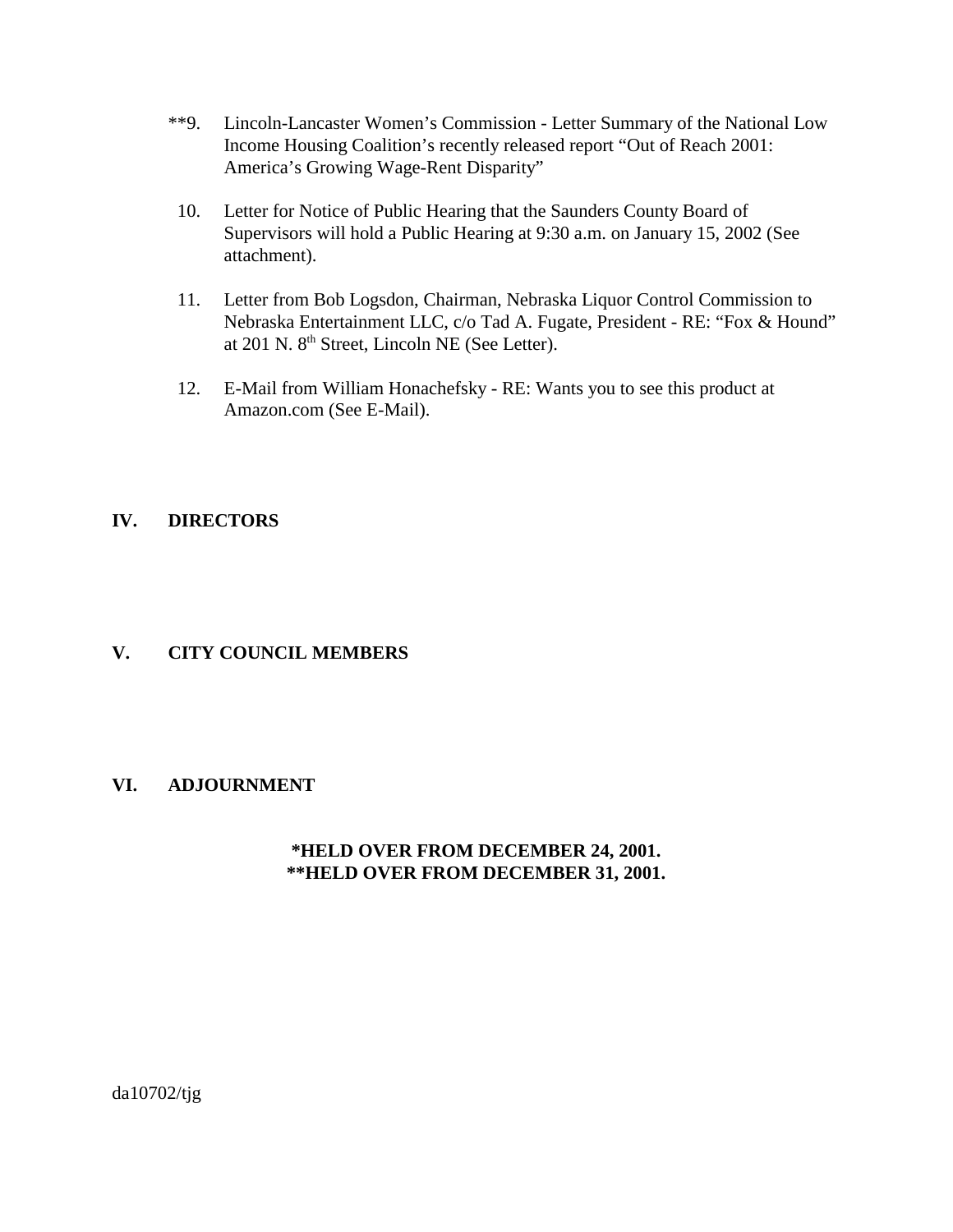# **DIRECTOR'S MEETING MINUTES MONDAY, JANUARY 7, 2002 CONFERENCE ROOM 113**

**Council Members Present:** Annette McRoy, Chair; Jonathan Cook, Vice-Chair; Coleen Seng, Jon Camp, Ken Svoboda, Glenn Friendt, Terry Werner.

**Others Present:** Mayor Don Wesely, Mark Bowen, Ann Harrell, Amy Tejral, Lin Quenzer, Mayor's Office; City Clerk, Joan Ross; Dana Roper, City Attorney; Directors and Department Heads; Darrell Podany, Aide to Council Members Camp, Friendt, & Svoboda and Tammy Grammer, City Council Staff.

Ms. McRoy stated that they will get the first Director's Meeting for 2002 on the way and welcomed everyone back and stated to everyone Happy New Year's.

#### **I. MAYOR**

Mayor Don Wesely stated to everyone Happy New Year's and stated that he hopes they all had a nice holiday. Mayor Wesely stated to Council that he has a picture for them of the Salt Creek Tiger's Beetle from Joel Sartori and indicated that they will be seeing a lot more of him.

Mayor Don Wesely stated to Council that they had a number of things going on over the last three weeks. Mayor Wesely stated to Council that tomorrow they have the Technology Council Meeting and they will be releasing the 1<sup>st</sup> Phase of this Report. Mayor Wesely stated to Council that he thinks that will be very interesting and he assumes that they will be getting copies tomorrow and asked Diane Gonzolas if that was correct. Ms. Gonzolas stated to Mayor Wesely that's correct. Mayor Wesely stated to Council so he hopes that they have a chance to take a look at it. Mayor Wesely stated to Council that he is very pleased with the work that has gone into that effort to try and enhance their technological capabilities.

Mayor Don Wesely stated to Council that they probably saw that on February  $10<sup>th</sup>$ the Nebraska Task Force One, the Urban Search and Rescue Team based at the Lincoln Fire Department will be heading to the 2002 Winter Olympics in Salt Lake City, Utah to be prepared to respond in case of an emergency. Mayor Wesely stated to Council that they are very proud of them and they'll do a great job for them. Mayor Wesely stated to Council if they have any questions about it Chief Spadt can help them. Mayor Wesely commented that this is a real honor for them to be selected to go to it.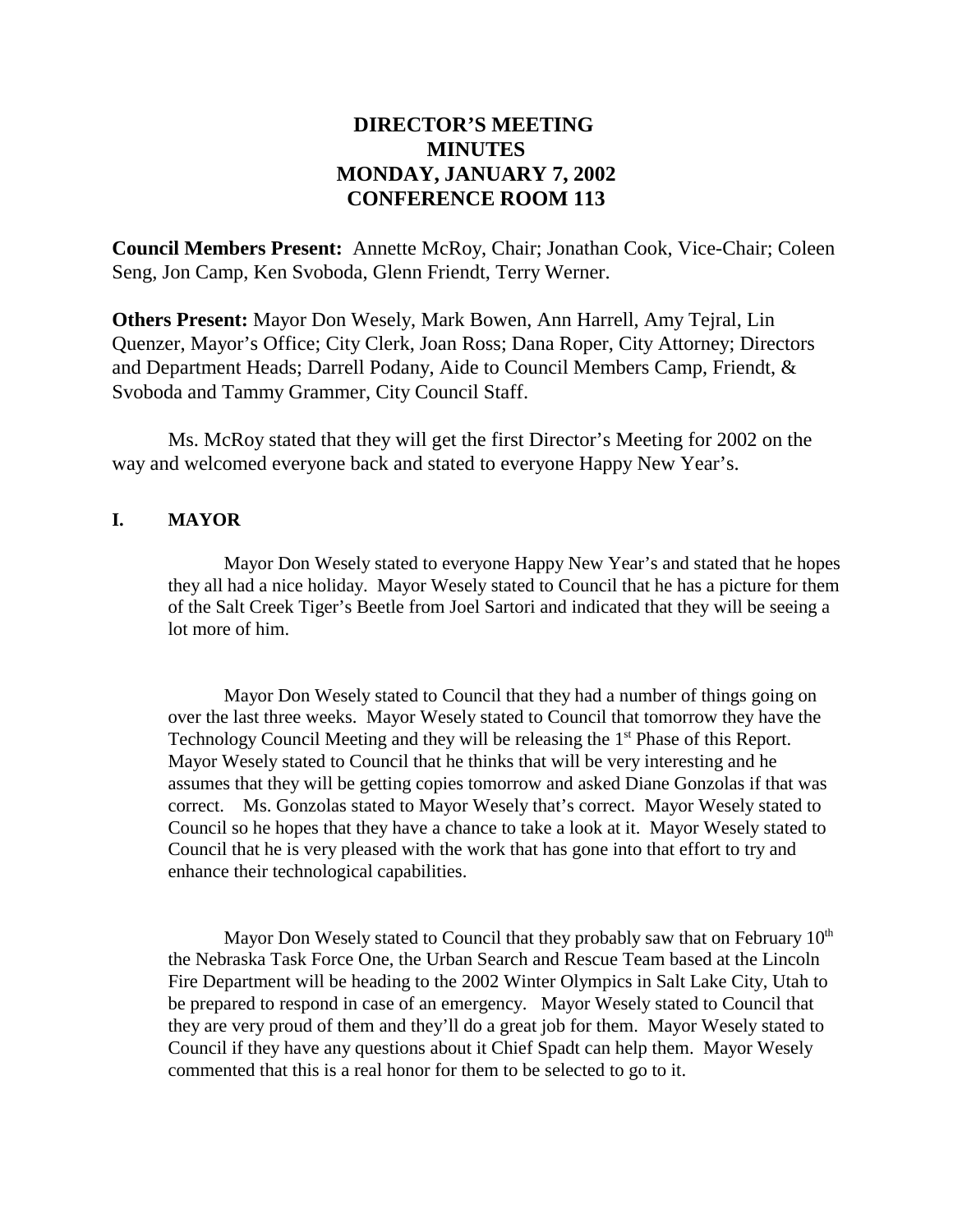Mayor Don Wesely stated to Council that they did have Congressman Bereuter come by and participate in the dedication to celebrate the completion of a \$1.25 million expansion of the bus maintenance and operations facility at StarTran headquarters, which was very nice. Mayor Wesely stated to Council that Congressman Bereuter was able to secure \$1 million for the project from Federal funding and the City added \$250,000 of our own for the project. Mayor Wesely stated to Council that they would like to encourage them to go and see it and indicated that they would be happy to take them over there.

Mayor Don Wesely stated to Council that they did the kick-off for the new Peter Pan Skate Park at about  $33^{rd}$  & Vine Street recently and it's getting a lot of use. Mayor Wesely stated to Council that there is a lot going on, but he knows they have much to cover. Ms. McRoy 'thanked' Mayor Wesely.

Mr. Friendt stated to Mayor Wesely that in terms of the Nebraska Task Force, he thinks that's absolutely wonderful and commendable. Mr. Friendt stated to Mayor Wesely that he thinks in the release that it might be wise to include who picks up the tab because he has had a few constituents ask him if Lincoln is paying for those folks to be there. Mr. Friendt stated to Mayor Wesely that he's assuming that they are not. Mayor Wesely stated to Mr. Friendt 'right' and indicated that Chief Spadt can answer that in more detail. Fire Chief Spadt stated to Mr. Friendt that it is just like them going to New York and the Pentagon that they pay the cost up front and then they are reimbursed by FEMA. Mr. Friendt stated to Chief Spadt 'fantastic'.

- \*\*1. NEWS RELEASE Mayor Don Wesely's Holiday Message. NO **COMMENTS**
- \*\*2. NEWS ADVISORY Mayor Wesely's Letter to the Mayors of: Miami-Dade County; City of Miami and City of Coral Gables - All in Florida (Go Big Red!). — NO COMMENTS
- \*\*3. NEWS RELEASE New Recycling Site Opens at  $33<sup>rd</sup>$  Street & Highway 2. NO COMMENTS
- \*\*4. NEWS RELEASE Residents Urged to Recycle Trees after Holidays. NO **COMMENTS**
- \*\*5. NEWS ADVISORY Ribbon Cutting Ceremony for Bus Maintenance Facility (E-mailed to Council Members 12-26-01). — Mayor Don Wesely mentioned this issue during his comments to Council under "I. Mayor". (See that discussion)
- \*\*5. NEWS RELEASE -StarTran Facility Expansion Project Completed. Mayor Don Wesely mentioned this issue during his comments to Council under "I.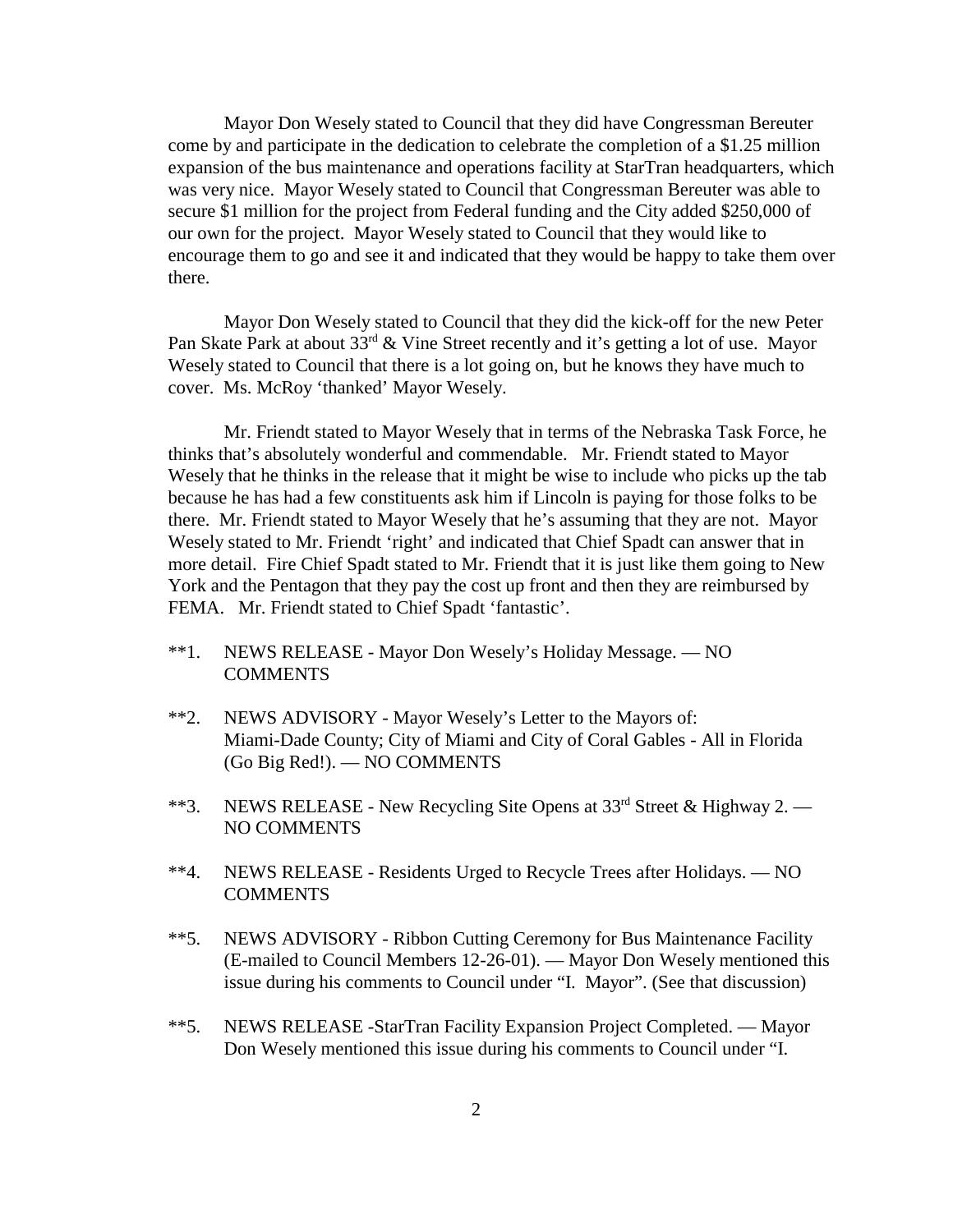Mayor". (See that discussion)

- \*\*6. NEWS ADVISORY Peter Pan Park (3250 "X" Street) Skate Park Dedication (Friday, December  $28<sup>th</sup>$ , 10:00 a.m.). — Mayor Don Wesely mentioned this issue during his comments to Council under "I. Mayor". (See that discussion)
	- 7. NEWS RELEASE RE: Peter Pan Skate Park Dedicated Fund raising continues for second facility at Tierra Park. — Mayor Don Wesely mentioned this issue during his comments to Council under "I. Mayor". (See that discussion)
	- 8. NEWS ADVISORY RE: Mayor Don Wesely and Fire Chief Mike Spadt will have a news conference at 9:30 a.m. on Friday, January 4, 2002 to discuss the new developments regarding the Team. — Mayor Don Wesely mentioned this issue during his comments to Council under "I. Mayor". (See that discussion)

#### **II. CITY CLERK**

City Clerk Joan Ross stated to Council that she received a request from Lincoln Electric System for Resolution to have Introduction and Action on January  $14<sup>th</sup>$ . City Clerk Joan Ross stated to Council that this is to establish their voucher program to assist low-income and other eligible residents in paying their electric bills and reduce LES administrative costs related to disconnections for nonpayment of services. So, she just wanted to let them know about it and if she could get an answer from them by may be today. Discussion continued with Council and City Clerk Joan Ross on this issue. After discussion, Council decided that they would waive the rules to have Introduction and Action on January  $14<sup>th</sup>$ .

City Clerk Joan Ross stated to Council that in regards to Items 2, 3, 4 & 5, which are applications by William Hoppe with "Hollywood Bowl Inc." and she would like to call all four of these items together.

City Clerk Joan Ross stated to Council that in regards to Item 14 [ Ordering Water District No. 1185 constructed in Marlborough and Oaks Hollow Drive, Stevens Ridge Estates] they may have noticed that the Ordinance creating this exact district is on Pending and the rule is tangled up in that reconsideration, so Public Works would like to place it on Pending. City Clerk Joan Ross stated to Council that Nicole Fleck-Tooze has something for them. [Nicole Fleck-Tooze handed out some information to Council] Ms. Tooze stated to Council that what she is handing out to them is 3-pages with the Fact Sheet from the Ordinance creating the district showing that if it was created as one district the total cost would be \$55,000 and the estimated cost per "Unit" would be \$6,875; and the next 2-pages are showing the cost in the districts if they were split between Marlborough and Oaks Hollow, and if they were split the cost per "Unit" for Marlborough would be \$8,800 and for Oaks Hollow would be \$5,720. So, they are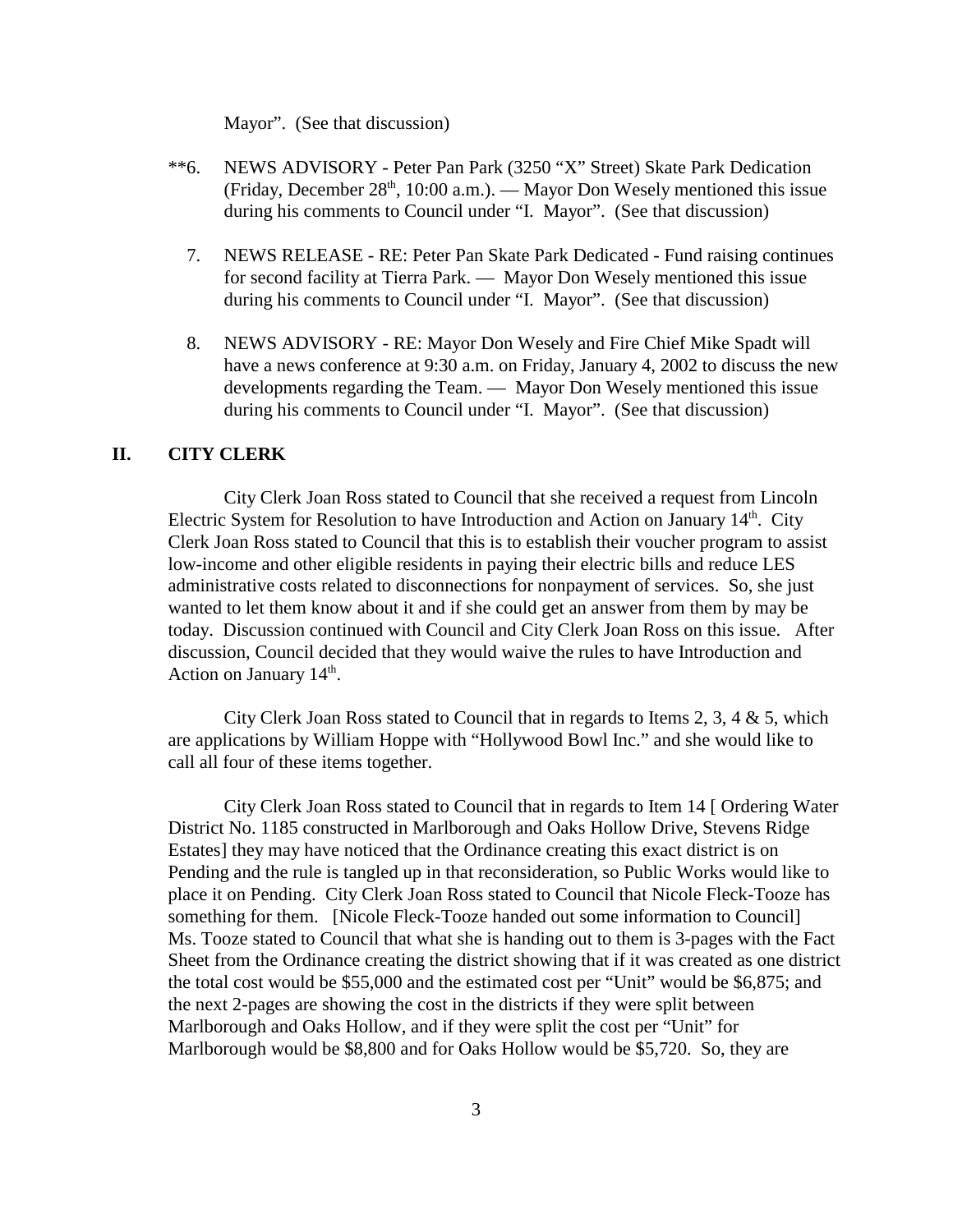looking for some guidance from them and if they need some more information about it they can do that and indicated that they could set up a Pre-Council Meeting on it. Discussion continued with the Council and Nicole Fleck-Tooze on this issue with comments from the Council. After discussion, Council decided that they would like to have a Pre-Council Meeting to discuss this issue. Ms. McRoy asked Ms. Tooze to work with Joan Ray on it to get something scheduled for next week for may be a half hour. Ms. Tooze stated to Ms. McRoy okay. Ms. McRoy stated to Ms. Tooze that she will work with her. Ms. Tooze stated to Ms. McRoy okay.

City Clerk Joan Ross stated to Council that in regards to Items 19 & 20 [Setting Hearing date of Monday, January 28, 2002 at 5:30 p.m. for Application of RT Omaha Franchise dba "Ruby Tuesday" for a Class "I" Liquor License at 2700 North Hill Road; & Setting Hearing date of Monday, January 14, 2002 at 1:30 p.m. for Manager's Application of Theresa A. Lichtenberg for Whitehead Inc. dba "U-Stop Convenience Shop" at 8231 East "O" Street] and one item under Item #21 [Setting hearing date of Monday, January 14, 2002 at 1:30 p.m. for the Application of Whitehead Oil Company dba "U-Stop Convenience Shop" for a Class "D" Liquor License at 2700 Porter Ridge Road] which is on the Miscellaneous Referral are setting hearing dates for liquor applications, so she will call these three items together, if that's alright.

City Clerk Joan Ross stated to Council that in regards to Item 34 [Amending the pay schedules of employees whose classifications are assigned to the pay range prefixed by the letter "M" by creating the positions of "Antelope Valley Project Manager," "Assistant Health Director," and "Resource & Program Development Coordinator."] they have a request on this Personnel item to have  $2^{nd} \& 3^{rd}$  Reading on January 14<sup>th</sup> and they also want to do an Emergency Claus on this item. City Clerk Joan Ross stated to Council so they will have a request for  $2^{nd} \& 3^{rd}$  Reading showing up on their Agenda again next week.

City Clerk Joan Ross stated to Council that in regards to Item 52 [Amending Chapter 5.36 of the Lincoln Municipal Code relating to Peddlers by adding a new section to prohibit use by peddlers of any truck over 21 feet in length in any residential zoning district, except for the purpose of delivery goods] this item was placed on Pending until January 14<sup>th</sup> and she was wondering if they were ready to move this item forward.

Mr. Camp stated to City Clerk Joan Ross that this is something he brought up that his intent is not to have this effect "Schwan's" and indicated that they all probably saw the letter they received from "Schwan's". Mr. Camp stated to Dana Roper that he was wondering what would be the most up stating way to do it or do they need to amend some of it. Mr. Roper stated to Mr. Camp that he has not seen the letter yet, but he will get a copy of the letter and see if they can redo it. Discussion continued with Council and Dana Roper on this issue with comments from the Council. After discussion, Mr. Camp asked Dana Roper if he would follow up on this issue. Mr. Roper stated to Mr. Camp that he will check on it.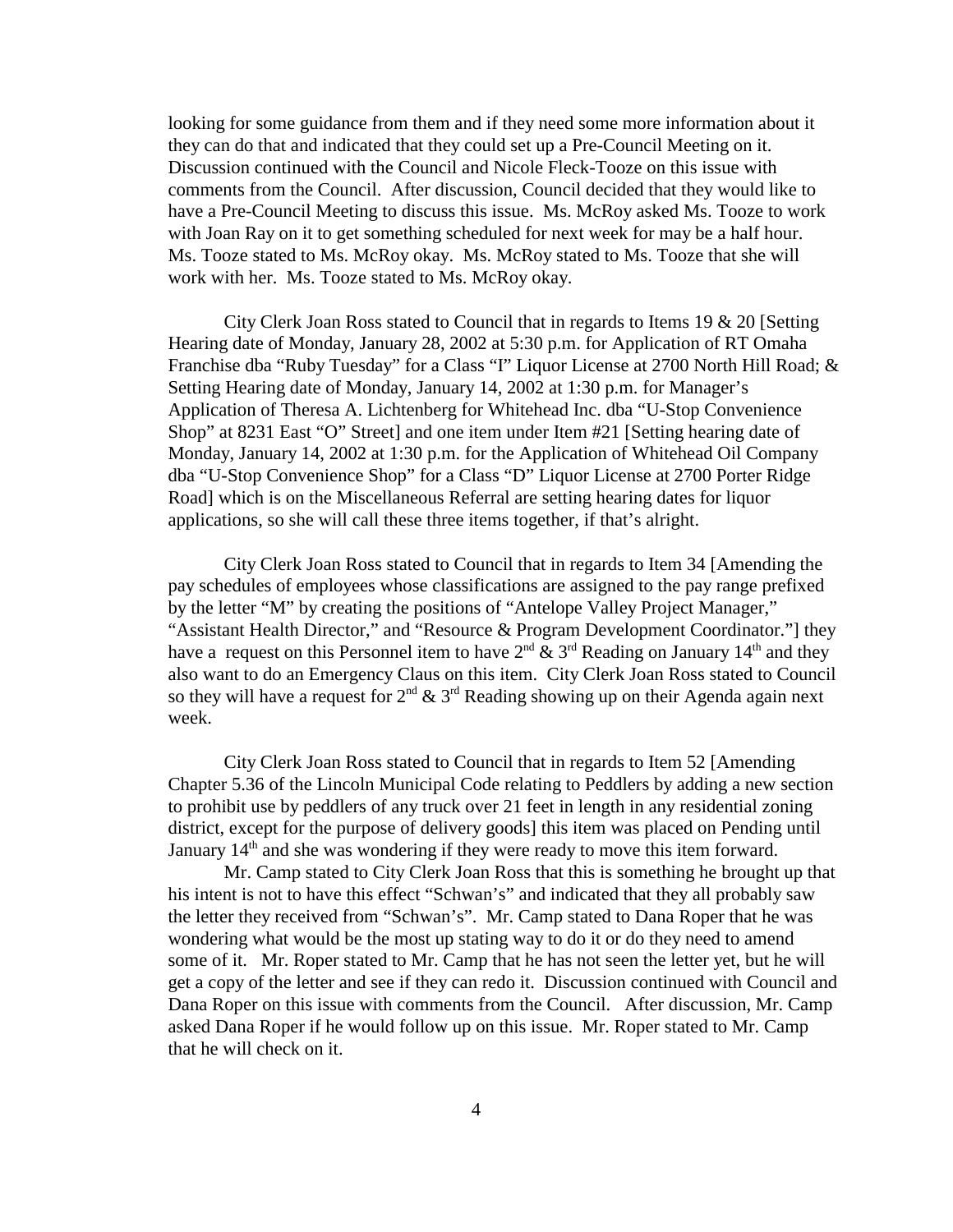Ms. Seng stated to City Clerk Joan Ross that on the Miscellaneous Referral Sheet for the Application of St. Patrick's Church of 6240 Francis to conduct a lottery within the City of Lincoln, she knows that this is the wrong address (Francis) for this church. City Clerk Joan Ross stated to Ms. Seng 'oh', okay and stated that she will follow up on it. City Clerk Joan Ross 'thanked' Ms. Seng.

Mr. Cook stated to City Clerk Joan Ross that in regards to Item 51 [Manager's Application for the "Gas-N-Shop" locations] that is on their Agenda on the Pending list that she gave them a memo about it and as she understands it this may be something that they should be acting on. City Clerk Joan Ross stated to Mr. Cook that she did talk to Mary Messman the Supervisor over at the Liquor Commission and she also knows Dana Roper has been in touch with her and she said that there's a meeting tomorrow with the Commissioners and she was going to put it on the Agenda with what they call their 'Blue-Page' or something, So, it's not their highest priority, but she wanted to talk about it to confirm that the Local hasn't had an opportunity to really make a decision or through final action yet on it. So, at this point they are not taking any Action and stated to Council that she will have an answer from Ms. Messman probably on Wednesday at the latest. Discussion continued with Council and City Clerk Joan Ross on this issue with comments from the Council. After discussion, City Clerk Joan Ross stated to Council that at the Formal Council Meeting during the voting session she will ask them what they want to do with this item and maybe by then they will have a feeling of what they want to do on it. Ms. McRoy stated that this issue was one of her "Noon" Agenda items to discuss, so they will discuss it further at the "Noon" Meeting today. City Clerk Joan Ross asked Ms. McRoy if they want her to bring it up may be at the voting session. Ms. McRoy stated to City Clerk Joan Ross 'yes' because they will talk about it at the "Noon" Meeting today. City Clerk Joan Ross stated to Ms. McRoy okay.

\*1. Memo from City Clerk Joan Ross - RE: Rebecca Haskins, Manager Application for 13 "Gas-N-Shop" Locations. — Council discussed this issue already with City Clerk Joan Ross. (See that discussion)

#### **III. CORRESPONDENCE**

## **A. COUNCIL REQUESTS**

#### **ANNETTE McROY**

1. OUTSTANDING Request to Public Works & Utilities Department/ **Urban Development Department** - RE: "R" Street concerns (RFI#84 - 11/26/01) **— 1.) RESPONSE FOR RFI #84 RECEIVED 12-26-01 from PW Dept. —** Ms. McRoy stated to Allan Abbott that she received a response from Scott Opfer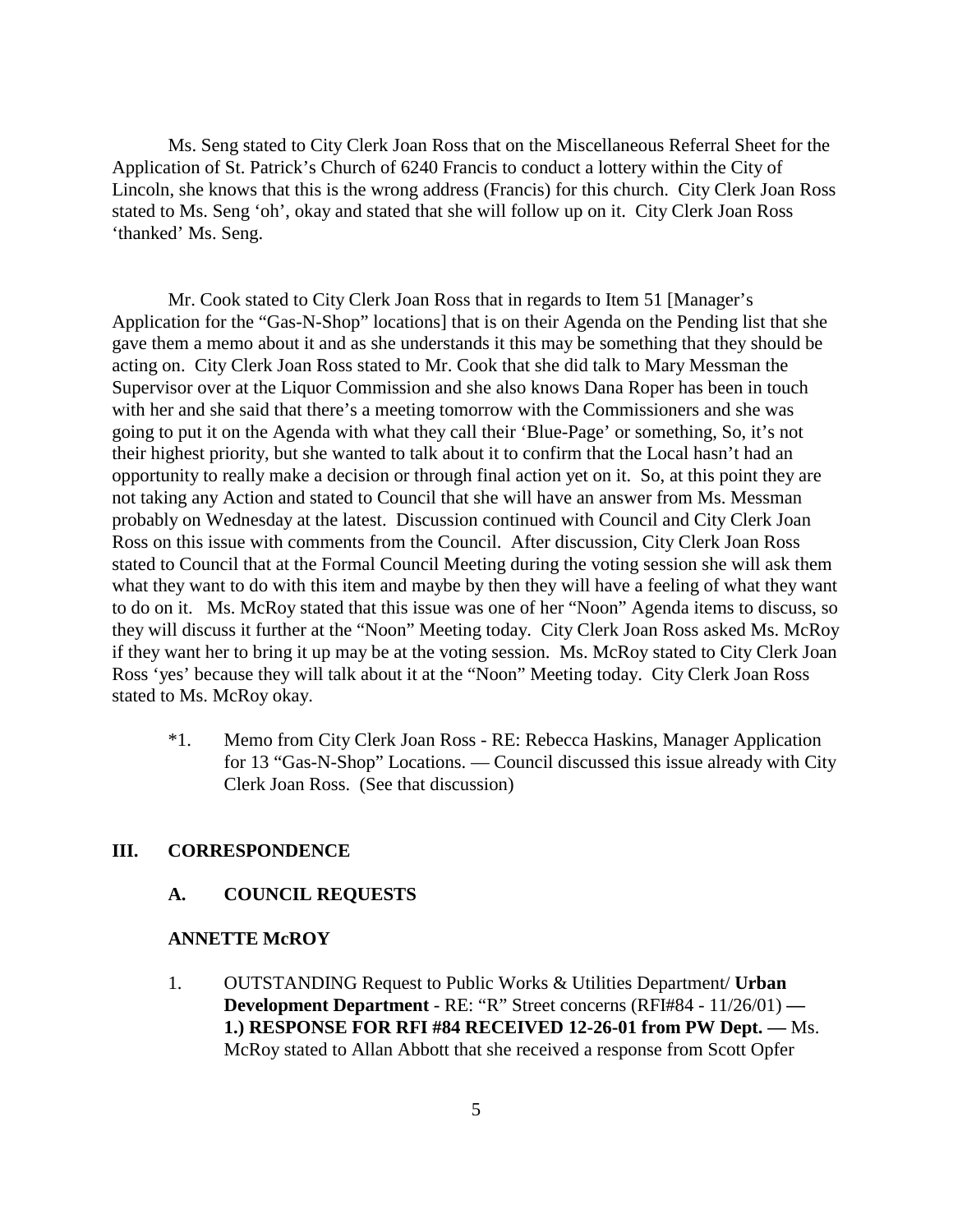regarding "R" Street and there was a number of things that Mr. Opfer suggested. So, she wants to follow up with the Neighborhood Association to see what kind of activity that they want to take and then she will work with staff directly, if that would be okay. Mr. Abbott stated to Ms. McRoy that would be fine. Ms. McRoy stated to Mr. Abbott okay.

- 2. Request to Public Works & Utilities Department RE: The process to get street paved, if it is not already listed as a future paving district (RFI#87 - 12/20/01). — **1.) SEE RESPONSE FROM ELMER COLE, PUBLIC WORKS & UTILITIES DEPARTMENT RECEIVED ON RFI#87 - 12/31/01. —** NO **COMMENTS**
- 3. Request to Health Department/PRT Team RE: The landlord-owned property at 3133 "R" Street (RFI#88 - 12/21/01). — **1.) SEE RESPONSE FROM HEALTH DEPARTMENT RECEIVED ON RFI#88 - 12/31/01** — **2.) SEE RESPONSE FROM CHAR ESTES, LPD/PRT TEAM RECEIVED ON RFI#88 - 1/03/02. —** NO COMMENTS
- 4. Request to Aging Department RE: Aging Department & Heritage Gift Shop (RFI#89 - 12/21/01). – **1.) SEE RESPONSE FROM GINA DUNNING, AGING DIRECTOR RECEIVED ON RFI#89 - 1/03/02. —** NO COMMENTS

## **JON CAMP**

\*1. E-Mail from Ron Aames to Jon Camp - RE: Opposed to Cellular Phone Tower near 84th & South Street. — NO COMMENTS

## **B. DIRECTORS AND DEPARTMENT HEADS**

## **FINANCE**

- \*\*1. Report of the Annual Actuarial Valuation of the City of Lincoln Police & Fire Pension Fund (August 31, 2001). — NOTED WITHOUT COMMENTS
	- 2. Letter from Mark Leikam, City of Lincoln Keno Auditor RE: Report Keno. **—** NOTED WITHOUT COMMENTS

## **FIRE**

\*\*1. Letter from Chief Spadt thanking Council for their Support of the Lincoln Fire & Rescue Department's Urban Search and Rescue Team's response to the September  $11<sup>th</sup>$  New York City Emergency. (A plaque of recognition was included and has been put on display in the Council Office). — Ms. McRoy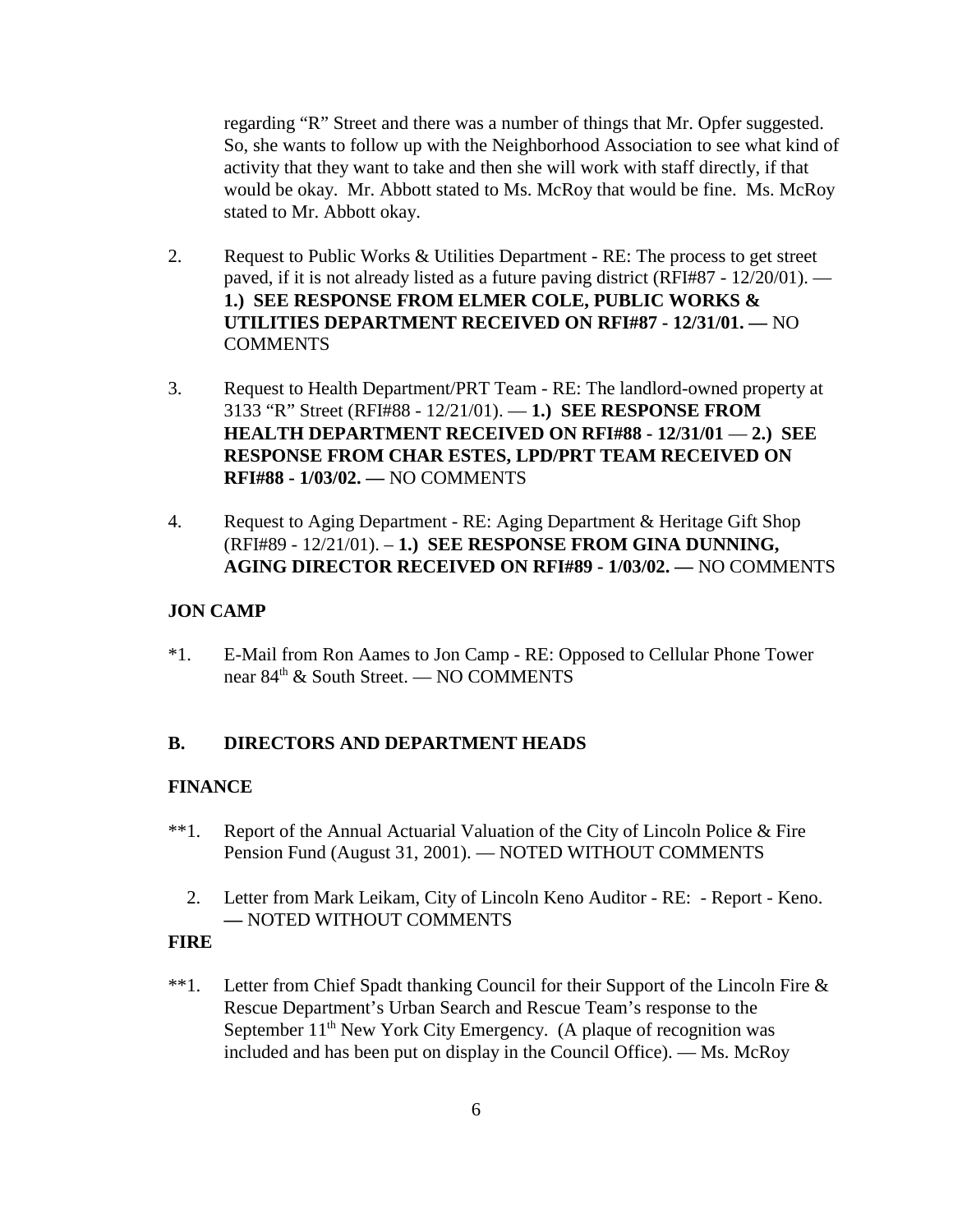'thanked' Chief Spadt. Chief Spadt stated to Ms. McRoy your welcome and 'thanked' her.

## **HEALTH DEPARTMENT**

- \*1. NEWS RELEASE RE: Gift Of Carbon Monoxide Detectors For Families In Financial Need Provided By Combined Efforts Of Lincoln-Lancaster County Safe Communities/Safe Kids And Deeter Foundry - Environmental Health Steps and CO detectors Help Prevent Carbon Monoxide Poisonings. — Ms. McRoy asked Bruce Dart how is this going. Mr. Dart stated to Ms. McRoy very well, he thinks that they are about half way through their distributions and they've had a great response.
- \*\*2. NEWS RELEASE RE: Cold Weather Tips For Pets. NOTED WITHOUT **COMMENTS**

## **HUMAN SERVICES/JUSTICE COUNCIL**

\*\*1. Letter from Kit Boesch - RE: Family Violence Council (FVC) - FYI. — Ms. McRoy stated that this letter is about how the project came to be, which it was a "pilot project" that was founded and as of now 2 years later it is a nationally recognized program. Ms. McRoy stated that someone must have asked Ms. Boesch a question about the funding part of projects from the Human Services.

## **LIBRARY**

- \*1. DIRECTOR'S REPORT Lincoln City Libraries Statistical Report Monthly Categorical Report - Fund Balances - November 2001. — Ms. McRoy stated that in this report they say the libraries are taking shape and talked about the volunteers who helped put the books on the shelves and indicated that she has a question about it. [No one from the Library was present] Mr. Svoboda stated to Ms. McRoy that Darrell Podany is on the Library Board. Darrell Podany stated to Ms. McRoy that volunteers have been volunteering and stated that him and his daughter went over there along with a lot of other volunteers to put books on the shelves. Mr. Podany stated to Ms. McRoy that the formal opening is scheduled for February  $2<sup>nd</sup>$  and they all should be receiving invitations to the final openings. Ms. McRoy 'thanked' Mr. Podany for this information.
- \*\*2. NEWS RELEASE RE: Meet the Library Bears. NOTED WITHOUT COMMENTS

## **PLANNING**

\*1. Response Letters from Jason Reynolds to 5 people - RE: Inquiry from the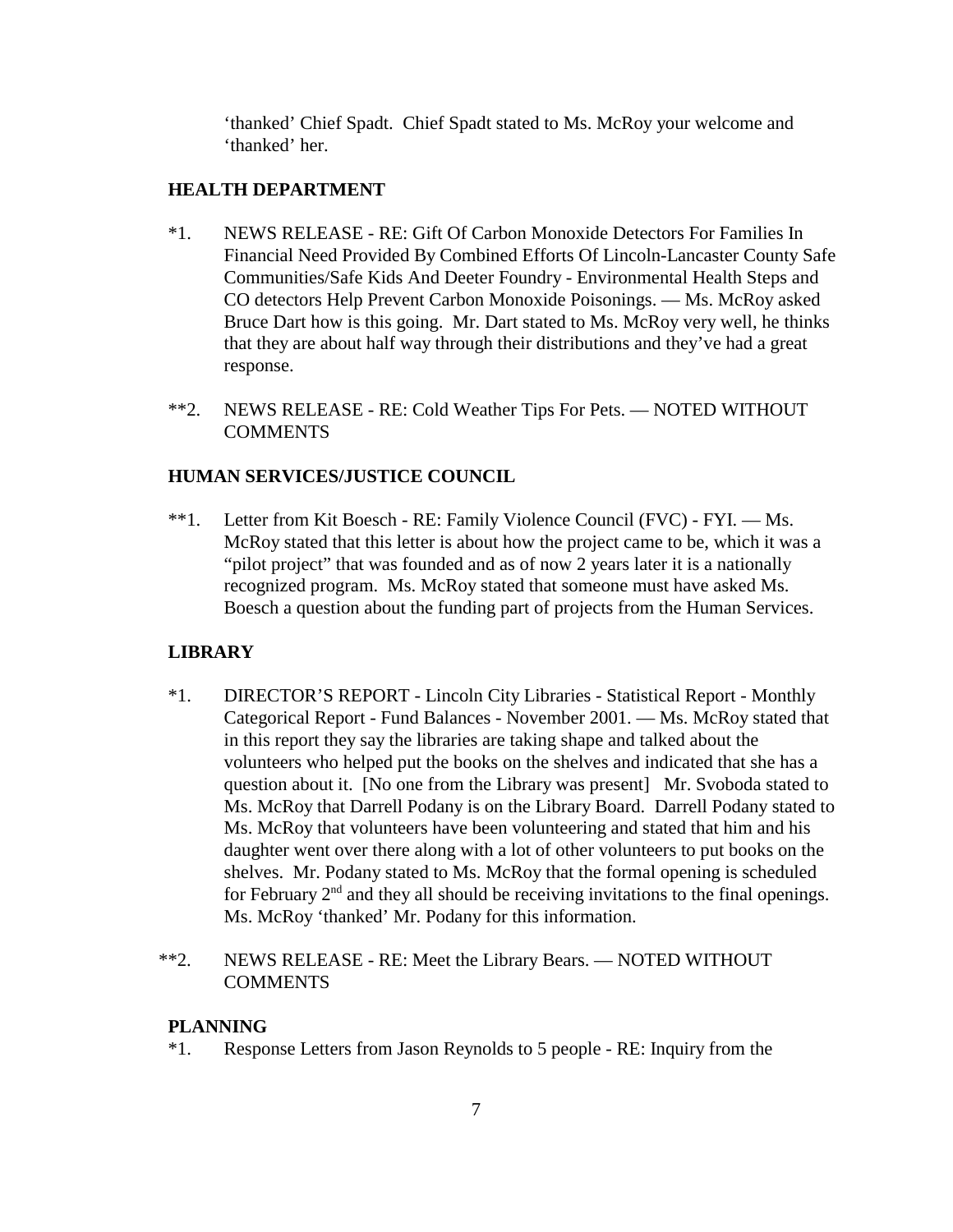December 3rd, City/County Commons Meeting - The Southeast Lincoln/Highway 2 Subarea Plan or the road connections into Cheney. — NOTED WITHOUT **COMMENTS** 

- \*\*2. Material from Kathleen Sellman RE: Comprehensive Plan Property Specific Proposals (Council copies placed in their Thursday packets on 12/20/01)(Copy of this material is on file in the City Council Office). — NOTED WITHOUT **COMMENTS** 
	- 3. Lincoln & Lancaster County 2025 Comprehensive Plan Work-In-Progress City/County Comprehensive Plan – Discussion Draft Prepared for the Comprehensive Plan Committee - January 2, 2002 (Council copies placed in their Thursday packets on 1/3/02)(Copy of this Report is on file in the City Council Office). — Ms. McRoy stated that this issue has been in the news quite a bit lately.

#### **PLANNING COMMISSION FINAL ACTION . . . . .**

- \*1. Use Permit No. 142 (5,000 sq. ft. financial building No.  $84<sup>th</sup>$  & Holdrege Streets) Resolution No. PC-00727. — NOTED WITHOUT COMMENTS
- \*2. Final Plat No. 01001 Barrington Park Townhome 1st Addition (Old Cheney Road & South 80<sup>th</sup> Street) Resolution No. PC-00728. - NOTED WITHOUT **COMMENTS**
- \*3. Final Plat No. 01027 Muff  $5<sup>th</sup>$  Addition (West C Street and Hanneman Drive) Resolution No. PC-00729. **—** NOTED WITHOUT COMMENTS

#### **PUBLIC WORKS**

- \*\*1. ADVISORY C.I.P. Water Main Project 700228. NOTED WITHOUT COMMENTS
	- 2. Letter from James Visger to Jacqueline Aames RE:  $84<sup>th</sup>$  Street Project. NOTED WITHOUT COMMENTS
	- 3. Letter from Steve Masters to Greg McCabe, U.S. Environmental Protection Agency - RE: Lincoln/Region VII Technical Team Presentation. — NOTED WITHOUT COMMENTS

#### **STARTRAN**

1. NEWS RELEASE - RE: The StarTran Advisory Board will host the 9<sup>th</sup> Annual "Town Hall" Meeting on Saturday, January 12, 2002. — NOTED WITHOUT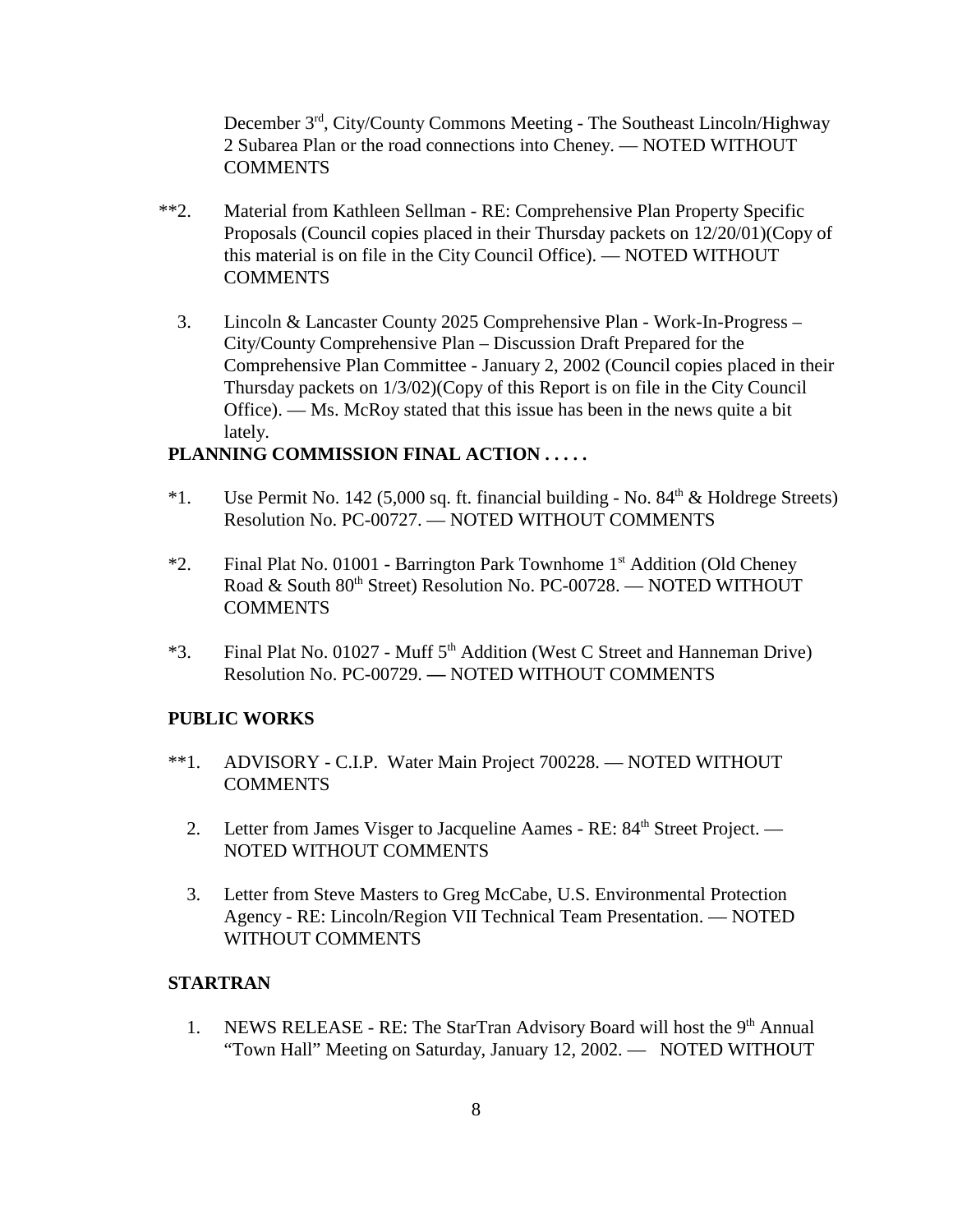#### **COMMENTS**

#### **WEED CONTROL AUTHORITY**

 1. Combined Weed Program - City Of Lincoln - December 2001 Monthly Report - Noxious Weed Control Authority. — NOTED WITHOUT COMMENTS

#### **C. MISCELLANEOUS**

- \*1. E-Mail from Stephanie Dohner RE: Bus System this situation would be alleviated if the bus system were a grid, instead of designed like wheel spokes to get people from downtown to the malls, St. E's, the University and other specific locations. — NOTED WITHOUT COMMENTS
- \*2. Letter from Elizabeth H. Scarborough, Time Warner Cable RE: New Channels and rates for 2002. — NOTED WITHOUT COMMENTS
- \*3. Material from Glenn Cekal RE: Duplexes don't fall under licensing regulations (Council copies placed in their file folders on 12/17/01). — Ms. McRoy noted that Council has received this material three other times.
- \*4. Faxed Letter from Alan Macht, Director of Fleet Operations, Schwan's Sales Enterprises Inc. - RE: The Proposed Amendment to Chapter 5.36 of the Lincoln Municipal Code relating to peddlers. — Ms. McRoy stated this was the item that Mr. Camp was referring to earlier. Ms. McRoy asked Dana Roper if he got a copy of this letter. Mr. Roper stated to Ms. McRoy that he did get a copy of it and 'thanked' her.
- \*5. Letter from Tyler Sutton, President and Legal Counsel, The Conservation Alliance of the Great Plains - RE: In response to the article in the Journal Star today (12/18/01) about the Tiger Beetle. – Ms. McRoy asked Mayor Wesely what is the next step with the Tiger Beetle issue. Mayor Wesely stated to Ms. McRoy that they have written to the Federal Fish and Wildlife since they are the ones concerned about listing it and asked what funding opportunities they could offer to them and for the public funding sources. Mayor Wesely stated to Ms. McRoy that they have been gathered a significant amount of money to do the actual Scientific Study and exactly where their located; and what sort of environment they need to protect, so that's the next step they have to take on it. Mayor Wesely stated to Ms. McRoy the group that worked on the  $1<sup>st</sup>$  Phase will be involved and may be a larger group. Ms. McRoy asked Mayor Wesely is that why they are looking for funding for Phase 2. Mayor Wesely stated to Ms. McRoy that they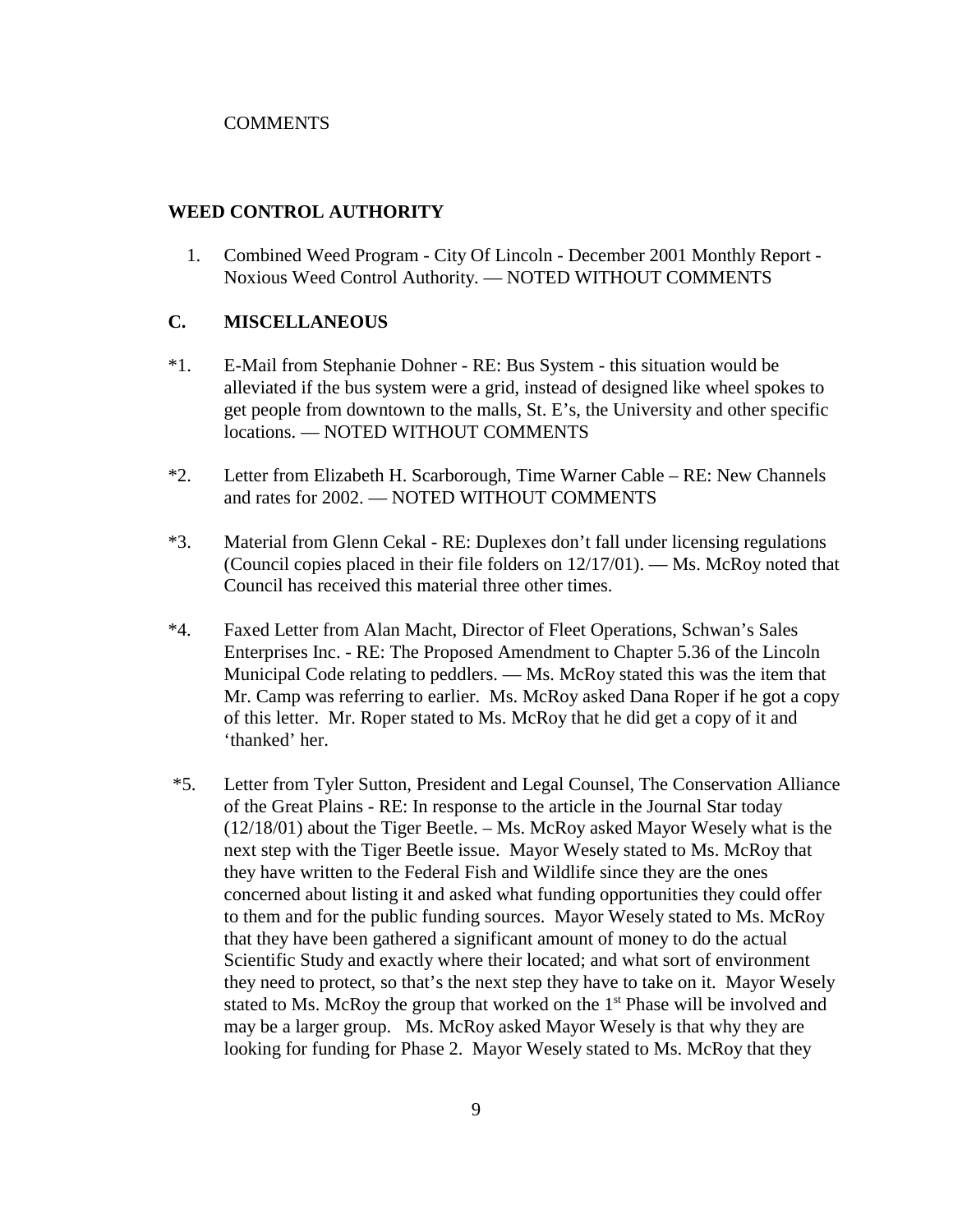need some Scientists and some expertise brought in and the evaluation would most likely occur in the summer and indicated that July and August is when they can best assess where they are and so they have some time. Ms. McRoy 'thanked' Mayor Wesely for this information.

- \*\*6. Letter from Alan Hersch, Director, Community Relations, Peoples Natural Gas RE: Gas bill credit. — Ms. McRoy stated that this is good news.
- \*\*7. E-Mail from "Lincoln Citizen" RE: Aging Department & Heritage Gift Shop. Ms. McRoy stated that she sent this E-Mail through as a Request For Information (RFI) and she noticed on her list that she has a response back from Gina Dunning, so she will make sure the response gets forward to the person who sent the E-Mail to them. Ms. McRoy stated that she will have to put it in E-Mail format and send it back to the person who sent it because that's how they received it [Joan Ray sent the response to the E-Mail address]
- \*\*8. The Lincoln Public Schools Newsletter. NOTED WITHOUT COMMENTS
- \*\*9. Lincoln-Lancaster Women's Commission Letter Summary of the National Low Income Housing Coalition's recently released report "Out of Reach 2001: America's Growing Wage-Rent Disparity". — NOTED WITHOUT **COMMENTS**
- 10. Letter for Notice of Public Hearing that the Saunders County Board of Supervisors will hold a Public Hearing at 9:30 a.m. on January 15, 2002. — NOTED WITHOUT COMMENTS
- 11. Letter from Bob Logsdon, Chairman, Nebraska Liquor Control Commission to Nebraska Entertainment LLC, c/o Tad A. Fugate, President - RE: "Fox & Hound" at 201 N.  $8<sup>th</sup>$  Street, Lincoln NE. — Ms. McRoy stated that their lacking responsible management and drinking promotions and so a letter was sent to Chief Casady and [inaudible]. Ms. McRoy stated just so Council knows on the same subject, the item that was in the newspaper a couple of weeks ago Chief Casady commented on the drinking in Panama Beach in Florida. Ms. McRoy stated to Council that the Chancellor had asked her to write a letter from the Lincoln City Council to the City Council down there about it. [The rest of Ms. McRoy's comments inaudible]
- 12. E-Mail from William Honachefsky RE: Wants you to see this product at Amazon.com. — NOTED WITHOUT COMMENTS

[Mr. Cook, Vice-Chair read through the Director's Addendum (for January 7, 2002) for Ms. McRoy, Chair]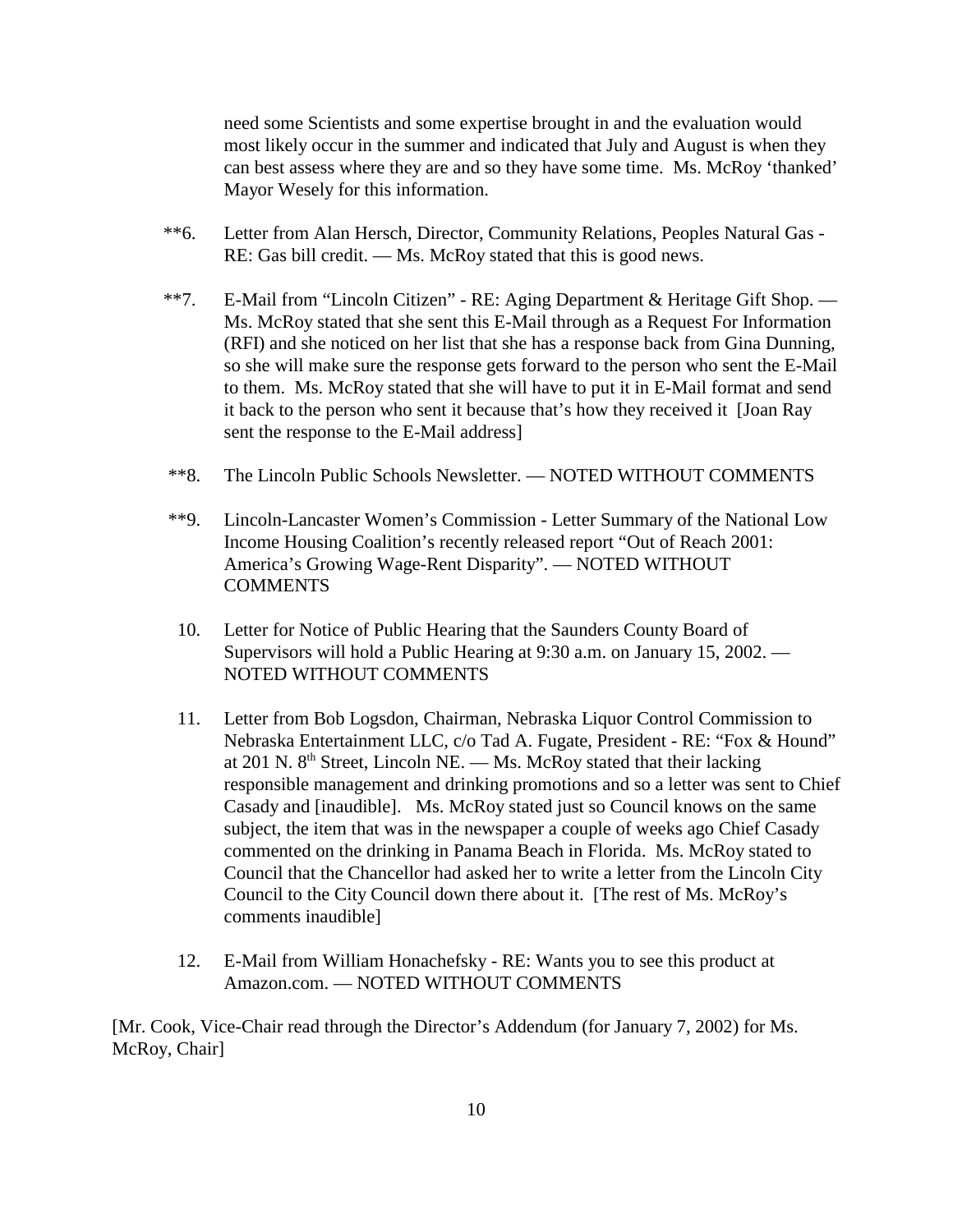# **ADDENDUM**

## **I. MAYOR**

- 1. NEWS RELEASE RE: Nebraska Task Force One Will Head To Olympics. Mayor Don Wesely mentioned this issue during his comments to Council under "I. Mayor". (See that discussion)
- 2. NEWS RELEASE RE: Mayor's Technology Council Completes Phase I Report - Workshop set for January  $8<sup>th</sup>$ . — Mayor Don Wesely mentioned this issue during his comments to Council under "I. Mayor". (See that discussion)
- 3. NEWS ADVISORY RE: Mayor Don Wesely will give blood and issue a proclamation for National Volunteer Blood Donor Month at 8:30 a.m. Monday, January 7<sup>th</sup> & The following attached letter was sent to Mayors Penelas, Diaz and Slesnick. — NOTED WITHOUT COMMENTS

## **II. CITY CLERK - NONE**

## **III. CORRESPONDENCE**

- **A. COUNCIL REQUESTS NONE**
- **B. DIRECTORS AND DEPARTMENT HEADS NONE**

## **C. MISCELLANEOUS**

- 1. Letter from Michael D. Fallesen to Editor, Lincoln Journal Star RE: The comments made by Chief Casady regarding his hope that Thursday evening's weather include a windstorm and driving sleet is incredibly irresponsible. — NOTED WITHOUT COMMENTS
- 2. Letter from West "O" Area Business Association, Rich Wiese, Brian Lavelle, Martin Huff & Vince Cornell – RE: The West "O" Area Business Association Meeting that was held on November 20, 2001 at Noon. — Ms. McRoy stated to Council that Rich Wiese sent her a note and he resigned from the Board, but he was still the Board President when he signed this document. Ms. McRoy stated to Council that he wanted them to know that he signed this letter under duress that he doesn't believe this is what he wants for the area. But, as soon as he signed it, he resigned and he wanted them to know that he has not changed his position. Ms. McRoy stated to Council that she is passing this message along to them. Ms.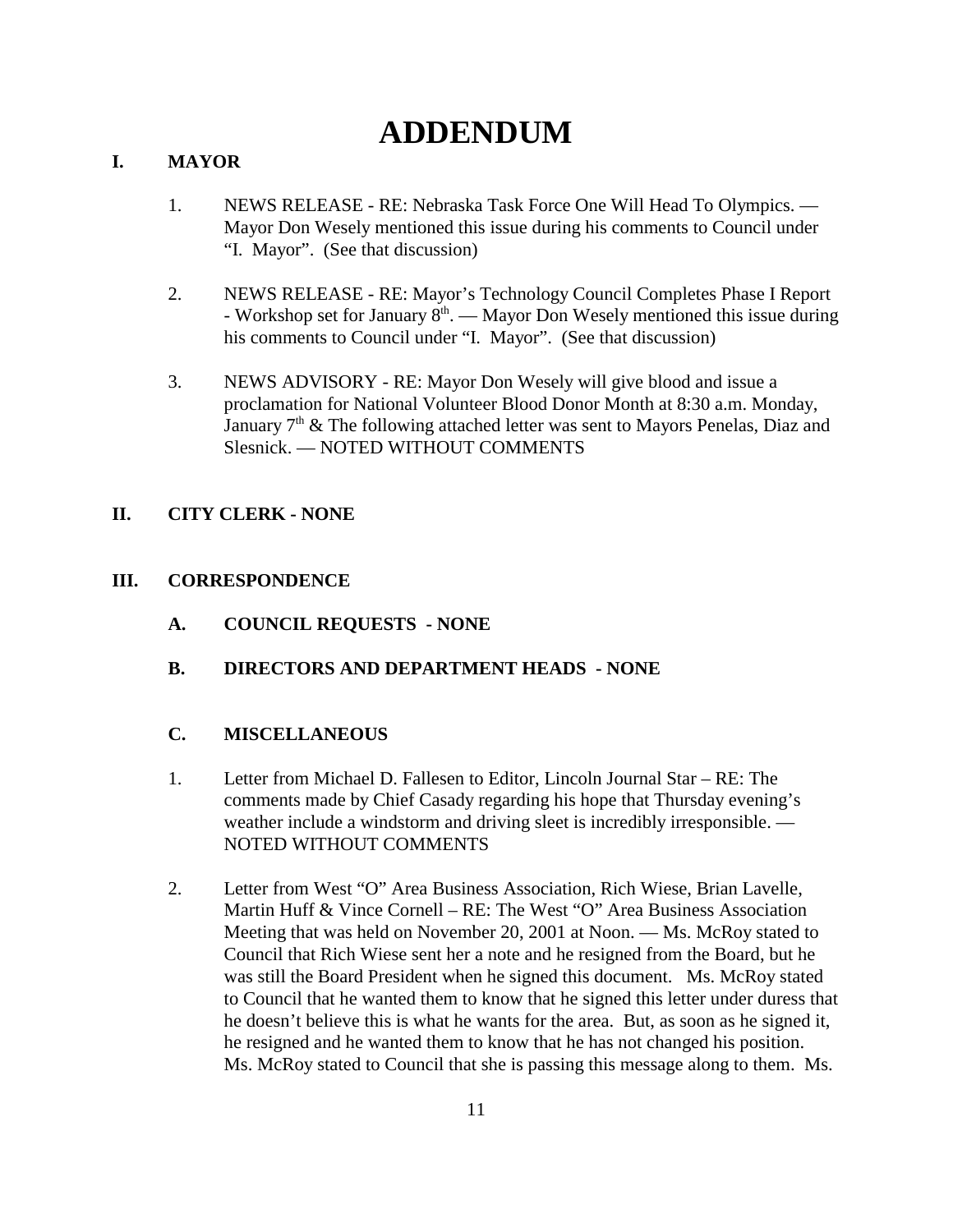McRoy stated to Council that Mr. Wiese was still the chair when this motion was passed and unfortunately he resigned after that and if he had known before hand, he would have resigned before the meeting, but he didn't know what their plans were on it, so he kind of got caught in the middle.

#### **IV. DIRECTORS**

**PUBLIC WORKS & UTILITIES DEPARTMENT -** Allan Abbott stated to Council that the City of Lincoln is working with HDR Engineering of Omaha in looking into the odor control problem at the Wastewater Treatment Facility on Theresa Street. Mr. Abbott stated to Council that they are in town this week and they are going to start the study, but unfortunately to do their study they have to shut off the chemicals that they are using to reduce the odor. Mr. Abbott stated to Council that they will be getting a news release out about it and for the next week there will be a smell in the area.

Allan Abbott stated to Council that they have selected a Traffic Engineer and his name is Randy Hoskins and he probably will be starting in February. Mr. Abbott stated to Council that they will make arrangements for Mr. Hoskins to meet each one of them before hand. Mr. Abbott 'thanked' Mr. Cook for sitting in on the interviews.

Allan Abbott stated to Mr. Friendt that he wanted them to take a look at what they can do for the heavy users or for the large users on [inaudible] and they have some proposals that they are ready to present. Mr. Abbott stated to Council that this is related to the meter and asked them if they want him to come back with another short Pre-Council Meeting or put it in a message because they are to the point where they are going to have to start taking some steps. Mr. Friendt stated to Mr. Abbott for him to just provide the information to them so they can take a look at it quickly and then if there is need for discussion they can do that. Mr. Abbott stated to Mr. Friendt okay.

## **V. CITY COUNCIL MEMBERS**

## **TERRY WERNER - NO COMMENTS**

#### **COLEEN SENG**

Ms. Seng stated that she had a call from Leonard Smith who lives on the corner of  $70<sup>th</sup>$  & Holdrege that right before Christmas his yard was all dug up and nobody had notified him that this was going to happen and he is so up set. Ms. Seng stated that Mr. Smith called around to a lot of people trying to get the right answer and she thinks somebody really fell down because this is a man that would be very understanding, so she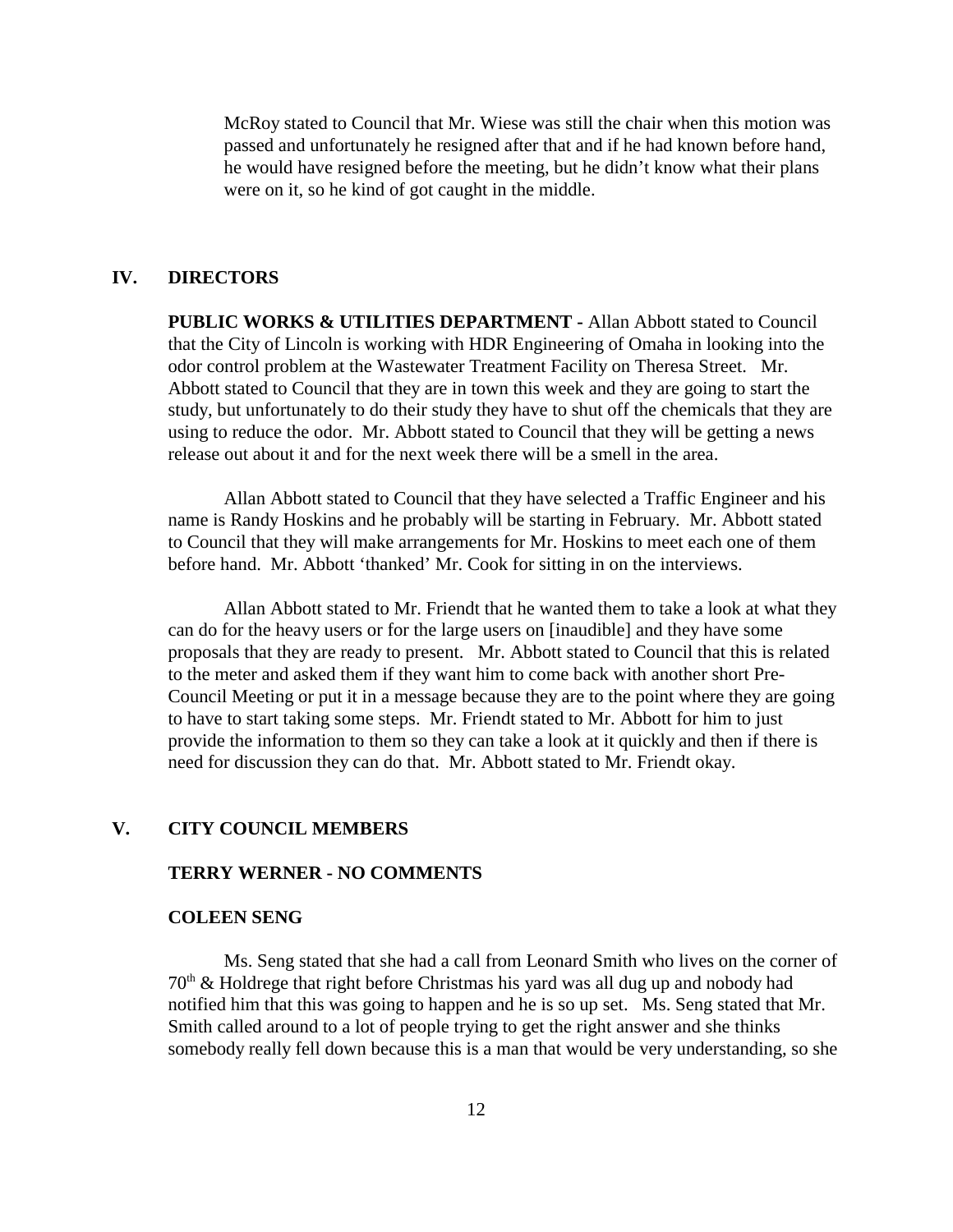thinks that they all owe him an apology for some how of not notifying him about it. Allan Abbott stated to Ms. Seng that they would have had to get an easement of something to do it, so he will find out what happened. Mr. Abbott stated to Ms. Seng that he will check on it and get back with her.

Ms. Seng stated to Allan Abbott that she keeps getting unanimous calls left on her answering machine about North  $56<sup>th</sup>$  & Morton (she thinks it is) where there is dumping and she thinks the Building & Safety Department has been out there or somebody has been out there before and indicated that it is out on the public right-of-way. Ms. Seng noted to Mr. Abbott that it is the old  $56<sup>th</sup>$  - way out north.

Lin Quenzer stated to Ms. Seng that they have been working on it with the Building & Safety Department and the last time she talked to Mike [Merwick] they were going to try and see if there was something they could do between them and the Public Works & Utilities Department. Ms. Quenzer stated to Ms. Seng that there is a stub-street there where it just kind of stops and the business has closed and there were several appliances that were left sitting out there. Ms. Quenzer stated that people just keep on dropping them off there and before the owners have tried to carrying some of them out, but their out of business so they have not been able to keep up with it. Ms. Seng stated to Ms. Quenzer that she had a lot of calls left on her answering machine about it. Ms. Quenzer stated to Ms. Seng okay.

#### **GLENN FRIENDT - NO COMMENTS**

#### **ANNETTE McROY**

Ms. McRoy stated to Lynn Johnson that she has gotten a few calls lately regarding the BMX Track. Ms. McRoy stated to Mr. Johnson that the BMX Board seems to think that they have plans to move the BMX Track, so they seem to be thinking that there is some plans to move their track and they don't know about it. Ms. McRoy stated to Mr. Johnson that they are having a meeting tonight, so may be he can talk to them about it at the meeting tonight. Ms. McRoy stated to Mr. Johnson that she told them that she was unaware of anything and she hasn't seen any plans that effect that area.

Mr. Johnson stated to Ms. McRoy that he talked to Tom Davis, who is the new President of the Board and told him that at this point they don't have any plans for relocation. Mr. Johnson stated to Ms. McRoy that he is checking on the study about the connection of Sun Valley Blvd. to West "O" & Cornhusker, which is kind of the question of where that new street goes and also the timing of it. Mr. Johnson indicated to Ms. McRoy that this was the information that he was planning to deliver to them that at this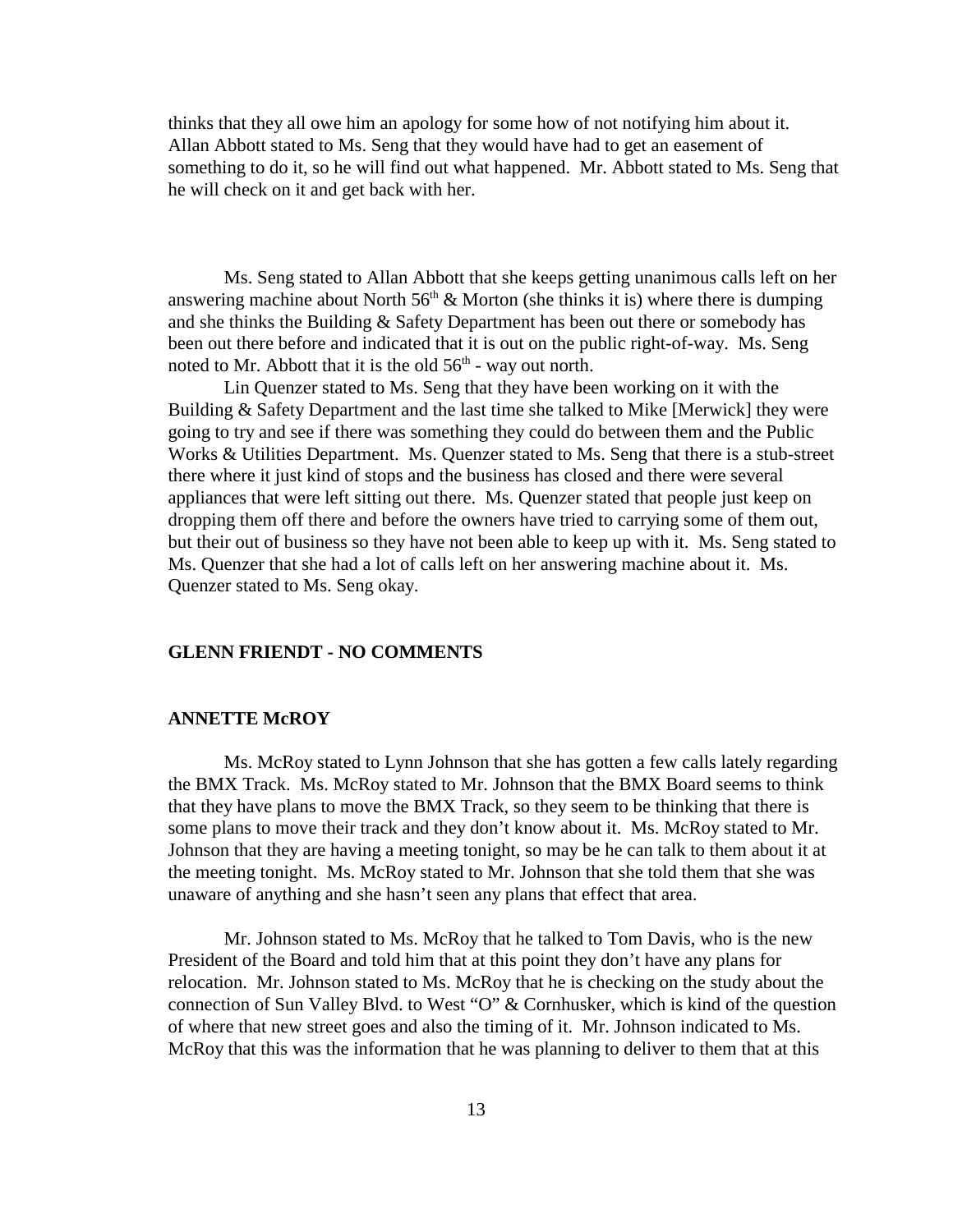point they don't have any plans and as soon as the study is completed they will have more information on it. Allan Abbott stated to Council that of course the Board is aware of the study and they have been working with them on it. Ms. McRoy stated to Mr. Johnson that she talked to a lady that she never talked to before and she said that it is a new Board. Mr. Johnson indicated to Ms. McRoy that he thinks that's exactly what's going on. Mr. Johnson stated to Ms. McRoy that he is going to the meeting tonight. Ms. McRoy stated to Mr. Johnson okay and 'thanked' him.

Ms. McRoy stated to Lin Quenzer that she has been getting calls from [inaudible] regarding grain elevator noise and she knows that when she first came on to the Council the Health Department and the Building & Safety Department looked at it and found that the grain company wasn't in any kind of a noise violation. Ms. McRoy stated to Ms. Quenzer what concerns her is that he says the City is doing nothing about it and so she is not for sure if they are still getting calls from him or not. Ms. McRoy stated to Ms. Quenzer that it started up again during the holiday season.

Lin Quenzer stated to Ms. McRoy that the last time their office has heard from him was around Thanksgiving (if she remembers correctly) and she did talk to the Health Department and they said that they would revisit the issue and do another series of sound tests at both the perimeter of the neighborhood and at his address. Ms. Quenzer stated to Ms. McRoy that his main concern was that the noise levels are 200 feet up in the air above his property for some reason. Ms. Quenzer stated to Ms. McRoy that they have had a real difficult time establishing communication with him because they've been trying to find out what times is he having problems and what times that he wasn't having problems and he just says that they need to come out there and do it. Ms. Quenzer stated to Ms. McRoy so they have been trying to work with him on it, but they haven't been able to find anything that goes over the limit of 75 decimals at any of the locations that they had previously studied and they have done several tests at different angles from his residence and in that neighborhood. Ms. Quenzer stated to Ms. McRoy that she can continue to check on it. Ms. McRoy stated to Ms. Quenzer that as long as they go out there and test the area and indicated that on a voice-mail message he mentioned 5:00 a.m. Ms. Quenzer stated to Ms. McRoy okay.

#### **JONATHAN COOK**

Mr. Cook asked Lin Quenzer if he could get a follow up on the few people that he referred to them and see if he could get the results back on the guy who had his electricity cut off along with a couple of others that came before him. Ms. Quenzer stated to Mr. Cook that she needs to check her files when she gets back to the office and then she will have it for him. Mr. Cook stated to Ms. Quenzer okay. Ms. Quenzer stated to Mr. Cook that she thinks she has all of them resolved, but one and the one she could never get them to response back to her call.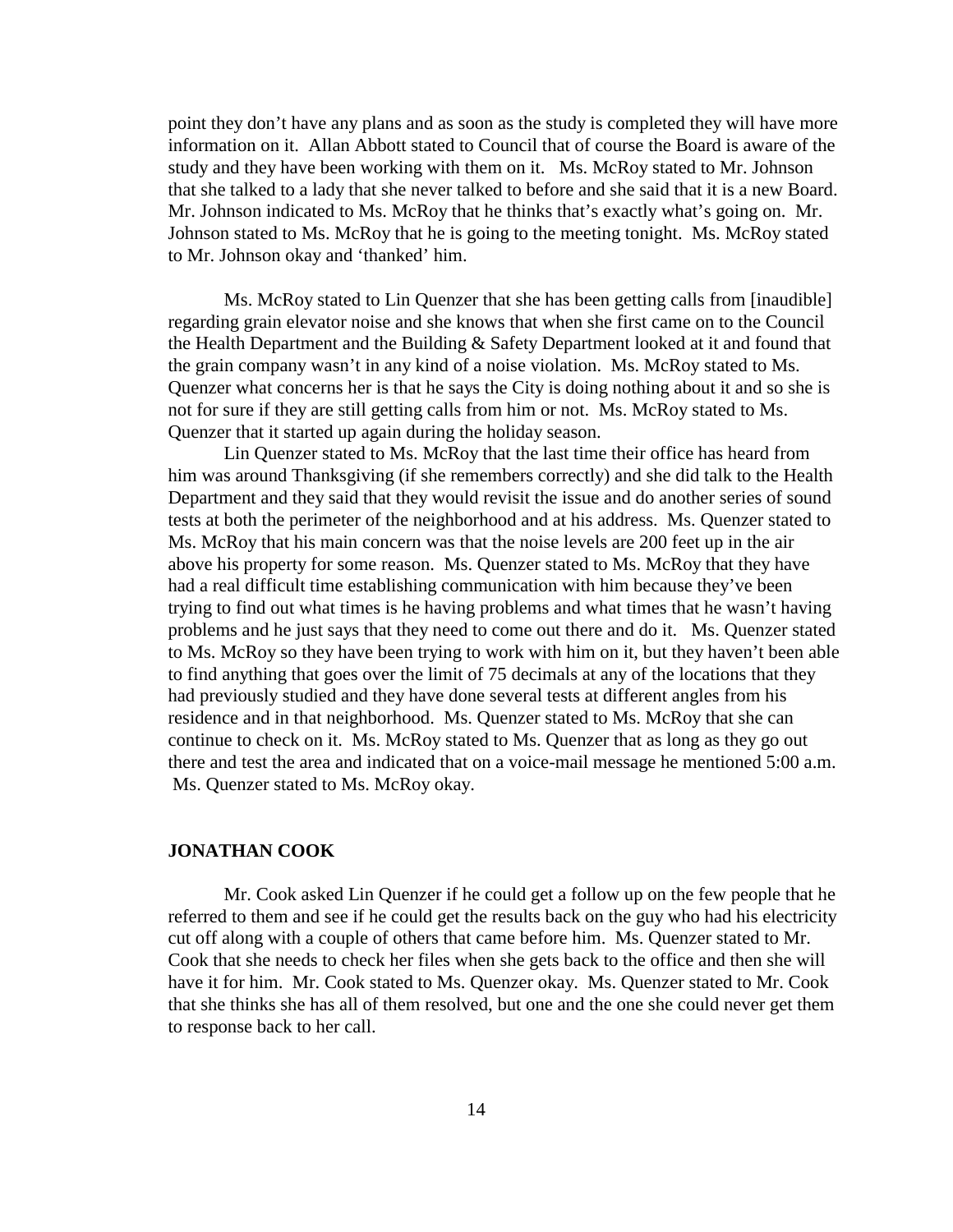Mr. Cook stated to Allan Abbott that he would like to talk with him after the Director's Meeting today.

#### **JON CAMP**

Mr. Camp stated to the Public Works & Utilities Department that he would like to 'thank' Jim Visger for his response letter on the 84<sup>th</sup> Street time-line.

Mr. Camp stated to Allan Abbott that he wanted to check on the situation with James Anderson at 5940 Everett regarding the street damage that he said was caused by construction equipment [inaudible]. Mr. Abbott stated to Mr. Camp that they are looking into it and he doesn't have the answer yet on it. Mr. Camp asked Mr. Abbott if he would keep him posted on it and commented that he would appreciate it. Mr. Abbott stated to Mr. Camp that they will keep him posted.

Mr. Camp asked Bruce Dart if he could get an update on how they are doing on the Tattooing & Body Piercing draft. Mr. Dart stated to Mr. Camp that it will be completed this week and then it will go back to the Law Department this week in which case they will start talking to the permitters, so they can move it forward. Mr. Camp asked Mr. Dart if he has any idea of when they might have it finalized to Introduce it. Mr. Dart stated to Mr. Camp that he has to speak with the Law Department and his staff about it and then he will get back with him. Mr. Camp stated to Mr. Dart 'great', he appreciates it. Ms. Seng indicated that she also wants to know about it.

Mr. Camp stated to Lynn Johnson that he has a question about the Parker's Landing issue and indicated that he has a meeting tomorrow with some folks on it that involves the Recreational Park questions in that area by Edenton South and asked Mr. Johnson if he had any thoughts on it. Mr. Johnson stated to Mr. Camp the issue there is that back in the mid "90's" [inaudible] donated 3 acres of Park Land to be continued to the Park South and the challenge is that this is a rezoned and a preliminary plat and right now they don't have any way to [inaudible]. Mr. Johnson stated to Mr. Camp that the developer has initiated that they are going to sell this land and give the City first right and they're trying to put money in the CID to acquire some additional land. Discussion continued with Council and Lynn Johnson on this issue. Mr. Camp asked if they should perhaps have a Pre-Council Meeting on this issue to get a little bit more information. After discussion, Council decided that they would like to have a Pre-Council Meeting on this issue to discuss it further. Ms. Seng stated that this issue is coming up on their Agenda. Ms. McRoy stated to Council that they will have the Pre-Council Meeting next week and Council agreed with her. [RE: Parker's Landing-Preliminary Plat for January 14th]. Ms. McRoy asked Mr. Johnson to work with Joan Ray on scheduling this Pre-Council Meeting for next week and she indicated that the Planning Department also needs to be at the Pre-Council. Ray Hill stated to Council that they will be there. Mr.